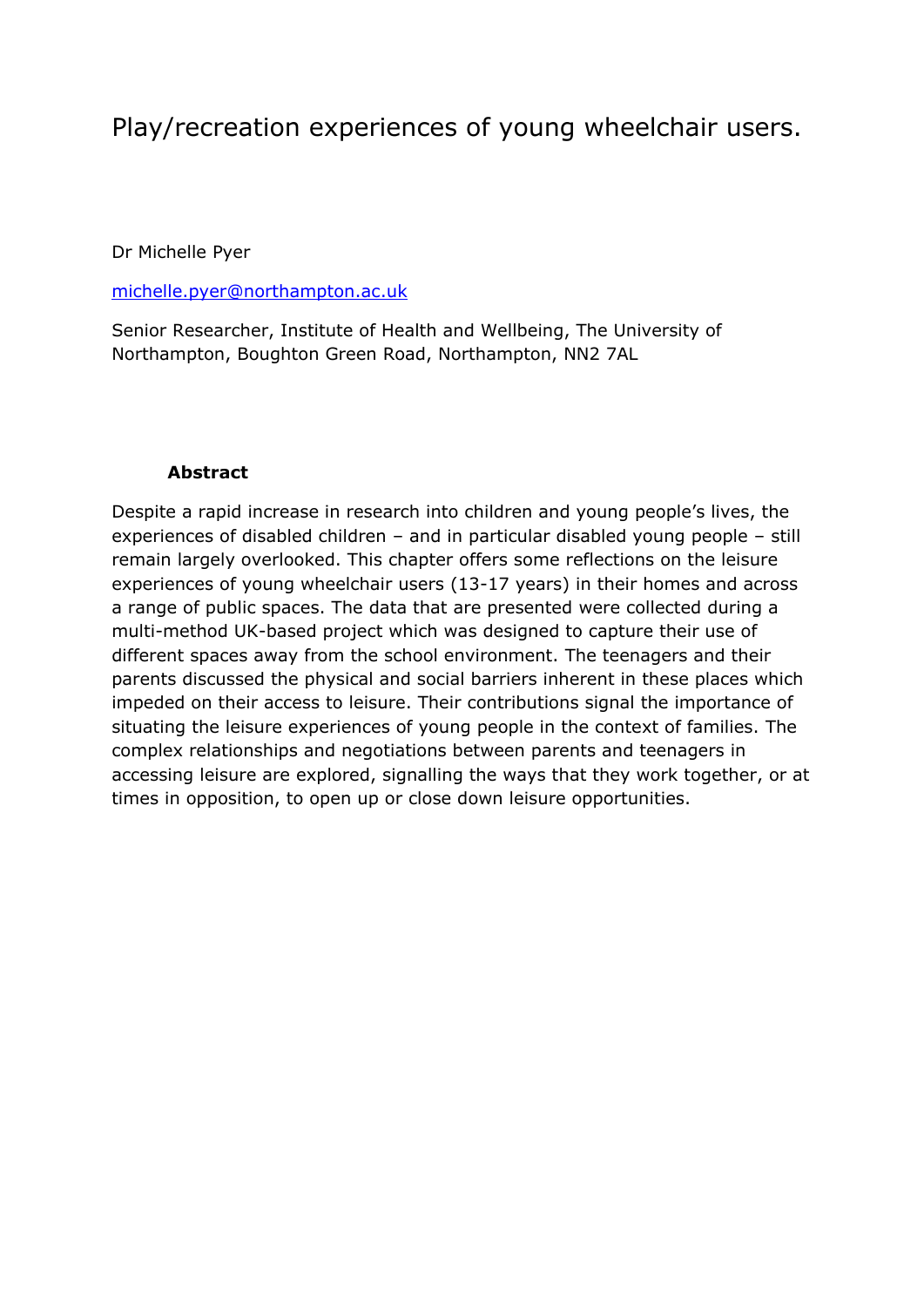### **Introduction**

Despite a rapid increase in research into children and young people's lives, the experiences of disabled children – and in particular disabled young people – still remain largely overlooked. This chapter offers an introduction to debates on geographies of play/ recreation and disability, building on existing accounts of the recreational challenges experienced by disabled adults, and those experienced by non-disabled young people to introduce the complexities associated with how young wheelchair users negotiate both public and private recreational spaces. In order to illustrate these issues, the chapter draws on the findings of a project which focussed on the leisure experiences of young wheelchair users (13-17 years). These experiences were collected during a multi-method UK-based project which was designed to capture their use of different spaces away from the school environment. In particular, the chapter will illustrate a range of interplays between the family members - notably parents - of young wheelchair users which close down or open up leisure opportunities.

The study was designed to gather the views of the young people, and indeed strategies were developed at the outset to ensure that young people who used a range of communication approaches could be involved representing their own views rather than taking part with the use of adult proxies (Pyer and Campbell, 2013). As the research progressed, it became clear that the experiences of these young people were inherently linked to the views, anxieties and support of their parents. This chapter draws together some instances which illustrate the myriad of ways in which these relationships opened up or closed down leisure for the young people that participated. The chapter will be of interest to geographers with an interest in the play/ recreation of disabled young people, the range of environmental and social constraints that they encounter and the strategies that they respond with to improve their experiences.

### **Context: young wheelchair users and recreation**

Leisure as a concept is hard to define. It varies across disciplines, cultures and time. Purrington and Hickerson (2013) draw a distinction between 'free' child play and 'restrained' adult leisure (p. 133), arguing that whilst they both generally occur in addition to everyday living needs, participating in leisure reflects self-discipline and the acquisition of cultural norms. It is not within the remit of this chapter to discuss in detail the meaning of these terms, however it is important to note at the outset that the focus of this study were the spaces that young wheelchair users used during their time outside of school, and those that they related to 'play' or 'leisure' activities. Thus, the experiences presented in the discussion that follows reflect their own interpretation of play, or leisure opportunities. These signal participation in a range of pastimes which incorporate both 'free' or 'restrained' activities. The term 'leisure' is used as an inclusive term to reflect the range of activities that they shared.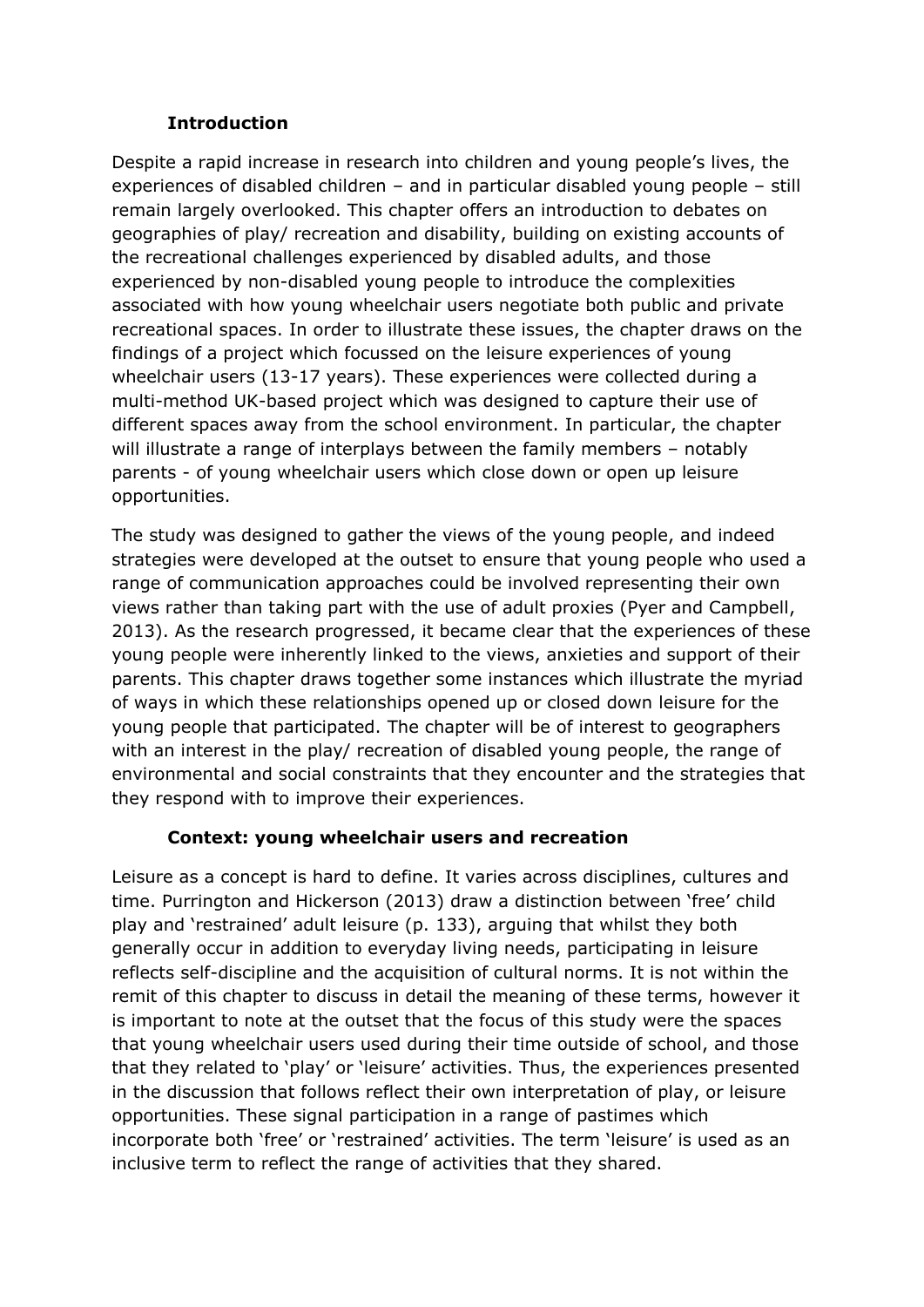Leisure is important. Its value has been agued at a range of scales, from its potential to impact on community inclusion and participation, to its ability to enhance feelings of belonging in a range of settings (Welch, Collins, Hatton, Emerson, Robertson and Wells, 2013). Distinctions can be made between the long-term benefits of leisure, which signal its significance for children and young people's future selves, and its worth for their wellbeing in the present. Often, the former can be aligned to the (professional) developmental perspective of adults; leisure for future good (Pollard and Lee, 2003). Thinking about the importance of leisure from this stance signals its significance on growth and development, enabling exploration of the world and skill and identity development (Feinstein, Bynner and Duckworth, 2006; Fjortoft, 2004; Hixson, 2013). This is especially so during the teenage years. In this sense, leisure is important as a future investment (Purrington and Hickerson, 2013).

Research with disabled adults has similarly signalled the benefits of leisure and the opportunities it affords in terms of increased self-esteem, improved confidence and psychological wellbeing, physical health and fitness, reduced risk of illness and increased opportunities for social relationships (Aitchison, 2003). Research into the leisure experiences of disabled adults signals how particular leisure spaces are often discussed in terms of their usefulness for rehabilitation (Burns, Watson and Paterson, 2013), emanating the professional approach discussed above, rather than in relation to current enjoyment or wellbeing.

With these considerations in mind, it is also important that the intrinsic enjoyment of leisure in the everyday lives of disabled children and young people is not overlooked; indeed it is this element of leisure that has been prioritised by young people when discussing the benefits of leisure opportunities. In this way, leisure can be situated as an end in itself (Harker, 2005; Powell and Wellard, 2008) with the potential to positively enhance current wellbeing (Shikako-Thomas, Kolehmainen, Ketelaar, Butt and Law, 2014; Statham and Chase, 2010).

Barriers and restrictions to participation can impact on how young people view, relate to, use and experience particular spaces, challenging ideologies which promote leisure as associated with free time and free will (Purrington and Hickerson, 2013). Some of the barriers experienced by disabled young people in attempting to access leisure opportunities are not dissimilar to those experienced by their non-disabled peers (John and Wheway, 2004); however they may face additional challenges. These become all the more significant when placed in the context of exclusion from fully-participatory education or employment, freeing up more of their time (Kelly, 2005) and inadvertently promoting exclusion, particularly during holidays and out of school term time (Knight, Petrie, Zuurmond and Potts, 2009).

A number of issues might impact on the decision making associated with visiting particular leisure spaces outside of the home. In general, choices are often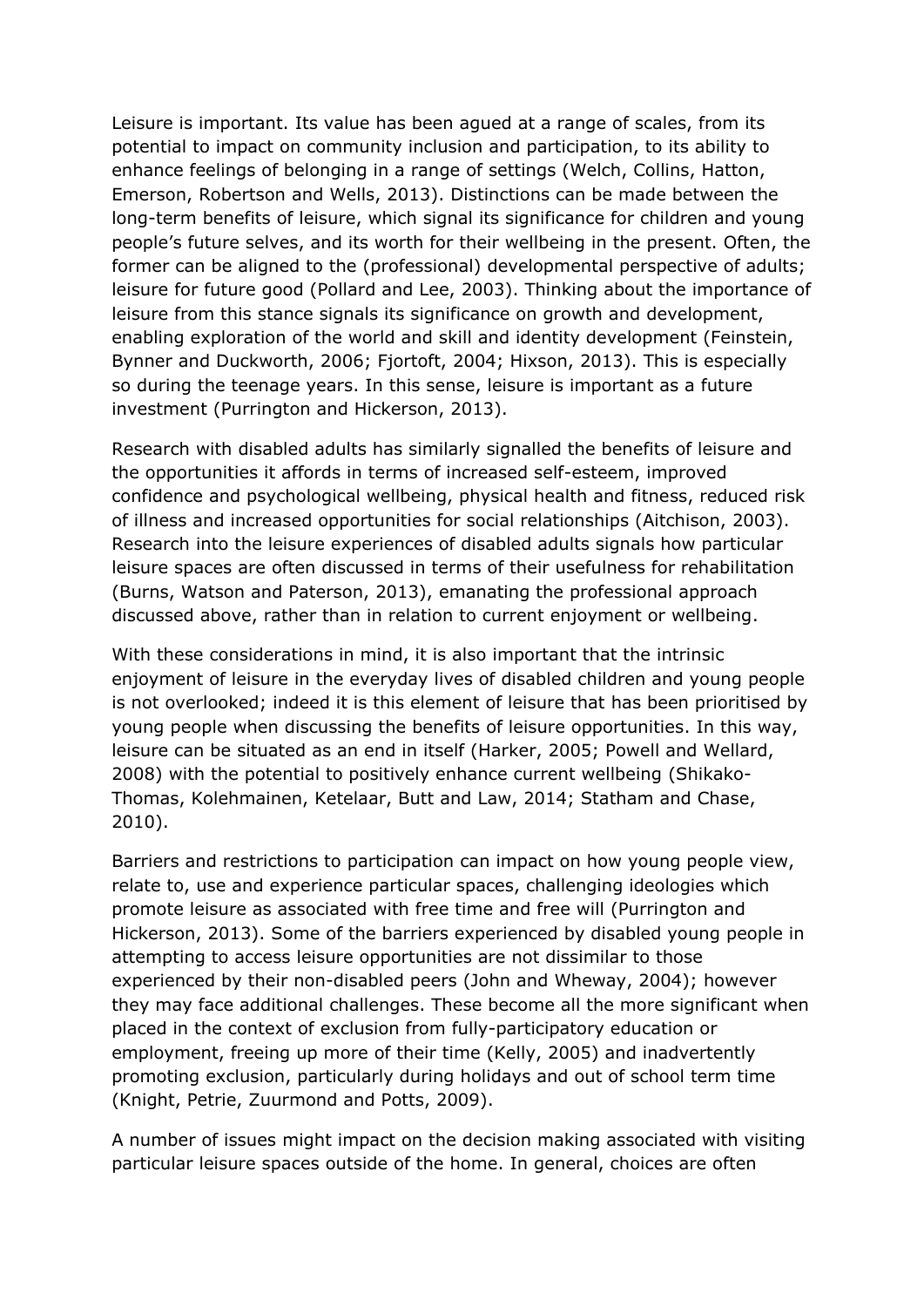influenced by the social environment that they offer, time and cost implications. Young people also have to negotiate permissions from adults in the context of increasing social fears for their safety (Giddings and Yarwood, 2005). One of the key barriers to leisure participation cross-cutting research with young people and disabled adults is the notion of 'risk'. In the case of young people, adult fears for safety mean that spatial sanctions are imposed at a variety of levels (Jones, 2000), impacting on the ways in which they access and make use of public and private spaces. In public spaces, young people often have to re-negotiate their place between constraint and choice (O'Brien, Jones, Sloan and Ruston, 2000). Countless accounts exist of the contrasting ways that adults and young people see the world around them, illustrating that there is no 'one' leisure experience.

Young people therefore face multifaceted challenges in accessing leisure. The challenges experienced by young disabled people – and in the context of this study young wheelchair users – are further compounded by issues of exclusion associated with the social and physical environment. Certain aspects of places which are taken for granted by non-disabled people might be considered in different ways by the gaze, choices and actions of a wheelchair user (Imrie, 2000; Matthews, Beale, Picton and Briggs, 2003). Inaccessibility in public environments can close down or limit leisure opportunities for young people where spatial characteristics serve to disable people (Knight, Porcellato and Tume, 2013; Park, Radford and Vickers, 1998). Spatial construction can serve to exclude by keeping disabled people 'in their place', whilst simultaneously highlighting them as 'out of place' (Kitchin, 1998, p. 345).

The challenges associated with accessing public leisure environments provide a context in many minority world countries in which young people are increasingly spending their spare time at home (Valentine, 1999). This is particularly the case for disabled young people who spend more time at home than their nondisabled peers (Beresford and Rhodes, 2008). Homes have also been signalled as a site of conflict for young people and their parents (McNamee, 1998), where the power held by each individual is constantly renegotiated (Blunt and Dowling, 2006). Teenagers often do not have the opportunity to exert power and adapt space in the home to their own needs, particularly in familial areas. Lincoln (2005) illustrates the importance of bedrooms to teenagers, as they are 'often the first place in which they are able to exert some control' (p. 400). A growing number of texts have discussed the need for (service supported) adaptations to be made in the homes of disabled young people, focussing largely on their daily needs in relation to washing, sleeping and eating (Beresford, 2003; Heywood, 2004). This signals where distinctions are made between provisions aimed towards supporting basic living needs, and others which might support the autonomous, spontaneous use of home spaces for leisure activities.

#### **Methods: hearing from young people (and their parents)**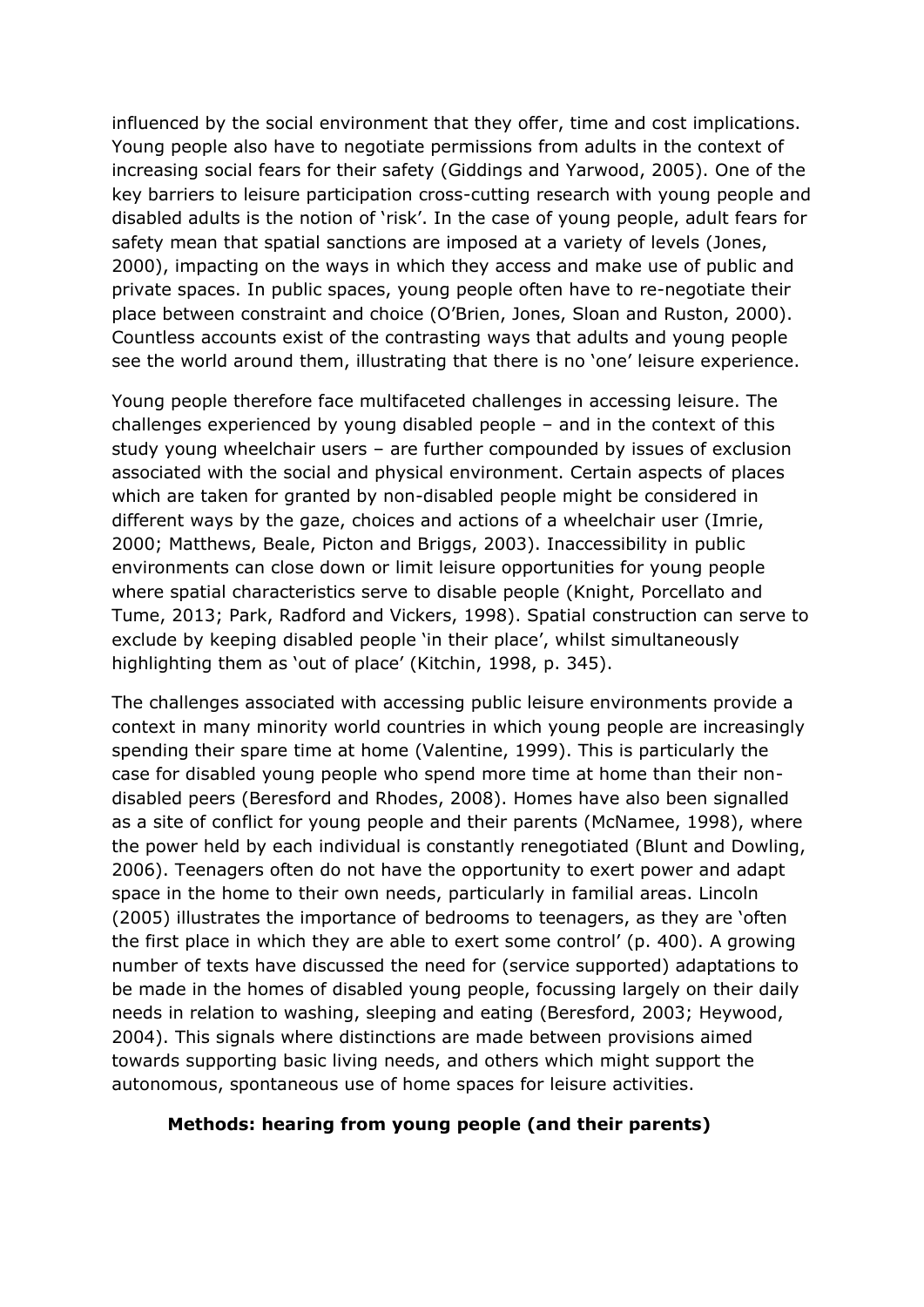The primary participants of the study were wheelchair using young people, aged 13-17 years. This is an age where non-disabled young people are reportedly increasing their autonomy in relation to leisure. The 13-17 year range is also the time when young people have potentially have the most multifaceted experiences of space, situated between considering themselves as having outgrown adult organised activities but still experiencing the confines of adult regulations (Childress, 2004; Valentine and McKendrick, 1997). Participants were initially recruited through special schools in the Midlands, East and South East of England. These locations provided opportunities to work with a variety of young people in a range of settings, rural and urban, in the counties. Throughout the chapter, the terms 'indoor' and 'outdoor' public spaces are used: 'indoor' public spaces refers to shopping areas, cinemas and fast food restaurants, whilst 'outdoor' public spaces refers to streets and roads, parks and playgrounds and natural environments such as woods or open fields.

The key driver underpinning the methods used during the study was inclusivity. A multi-method approach was selected in order to facilitate the collection of experiences and views from a large number of young people, as well as providing the opportunity to work in-depth with a sub-sample of them. Often, the only people recruited to participate in research are those who can express themselves verbally (Lloyd, Gatherer and Kalsy, 2006) and so for this research methods were selected on the basis that they enabled the young people to share their experiences in ways which did not rely solely on the written and spoken word. This was particularly necessary because many of them used non-spoken forms of communication (e.g. sign language, communication symbols or responsive movements). The participants used a range of different wheelchairs, including manual and electric (self and assistant propelled); many of them used multiple wheelchairs.

The methods employed included structured interviews with 69 young people, a photography exercise with associated interview (13 participants) and participant led video tours (9 participants). The findings that follow are drawn from discussions arising from each of these methods of data collection. Transcribed data were analysed thematically (O'Reilly, Ronzoni and Dogra, 2013) and a process of ongoing analysis was applied whereby during discussions participants of the second and third stages of the project were asked to reflect on the themes arising from the method that preceded it.

In the research, the position of the researcher as an adult 'outsider' meant that steps were taken to avoid influencing the activities that they took part in. It was recognised from the outset that only partial understanding of the lifeworlds of teenage wheelchair users may be gained; although children and adults may use the same spaces, they view them differently because what they expect and what they are expected to do there is likely to differ (Young and Barrett, 2001). For this reason at the planning stage of the study careful consideration was given to ensuring that the views obtained were those of the young wheelchair users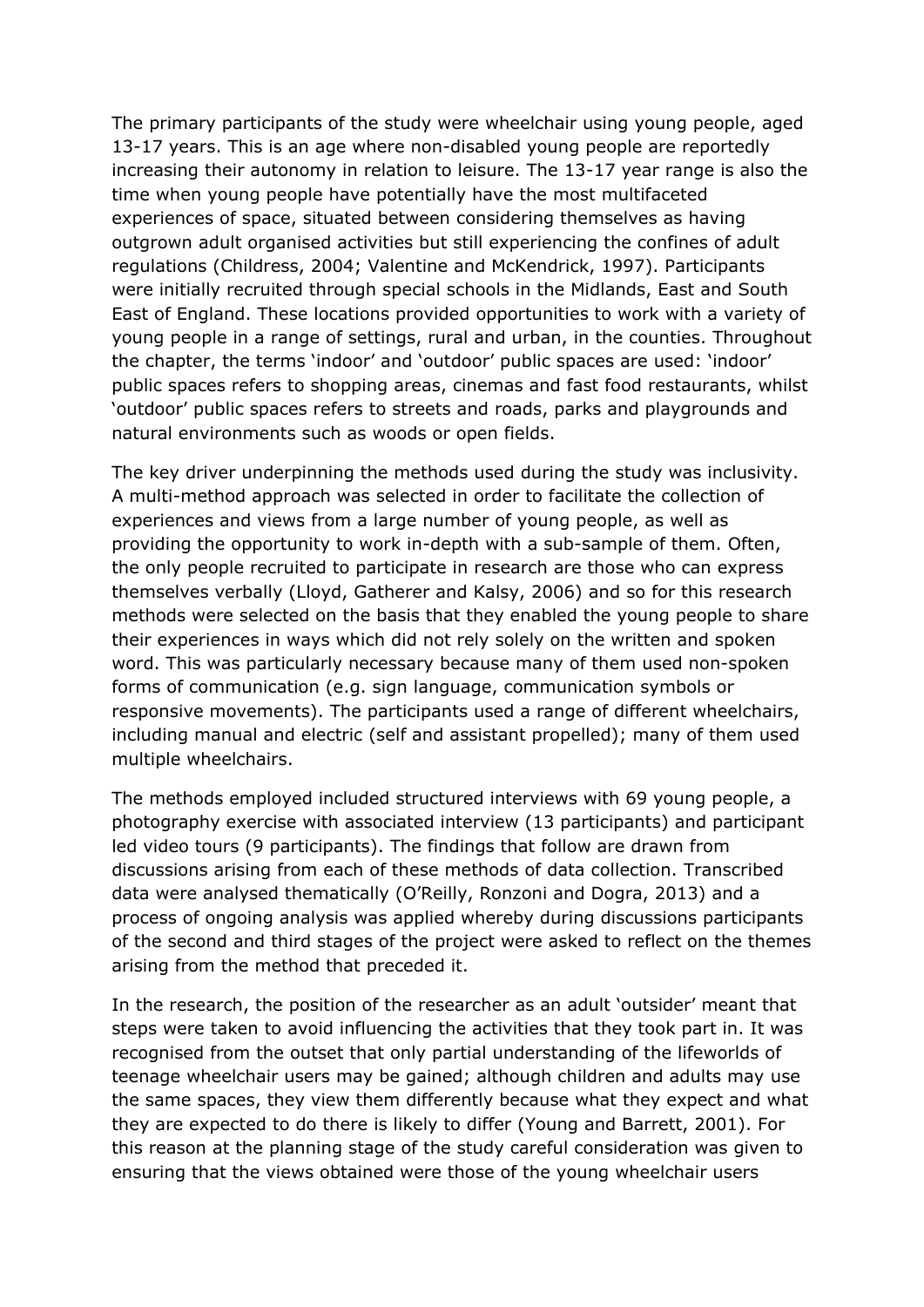themselves, and not those around them (a detailed discussion of the issues considered as part of these strategies has been published elsewhere: Pyer and Campbell, 2013).

### **Family geographies and leisure: barrier, cause and response**

The research discussed in this chapter was designed to capture the experiences of young wheelchair users in accessing leisure opportunities. A focus on indoor and outdoor public and private spaces away from their schools were loosely defined as the geographical remit; further to this the discussions completed with the teenagers drew on their own interpretations of the places that were important to them during their leisure time.

Whilst from the outset of the study priority was given to the views of young people in isolation, as the project progressed it became increasingly evidence that the experiences of the teenagers were intricately associated with the actions, anxieties and decision-making of their parents. These underpinned many parents' willingness (or not) for their child(ren) to spend time independent from them in public places. During the photography exercise, participants were asked to complete a diary which illustrated how (and where) they usually spent their time on a weekday during school term time and at the weekend. Typical examples of these are offered in [Figure 1](#page-5-0) and [Figure 2,](#page-5-1) which illustrate the extent to which the teenagers spent leisure time with their parents.

<span id="page-5-0"></span>**Figure 1: Spending time with adults (1)**

### <span id="page-5-1"></span>**Figure 2: Spending time with adults (2)**

These timetables begin to intimate the close relationships of the teenagers with their parents, and the extent to which they spent much of their leisure time together. Discussion of the experiences of the teenagers in isolation would therefore, not represent the range of inter-plays associated with their leisure time. The discussion that follows teases out some key examples that the teenagers - and their parents - discussed with a view to illustrating some of the complex ways that these interactions could open up or close down leisure opportunities for these young people.

### **'Closing down' leisure: environments, decision-making and anxieties**

In discussing their leisure experiences, the teenagers cited a range of challenges, or barriers, which acted to close down leisure opportunities for them. These barriers arose from both the built environment and in the form of restrictions introduced by the decision-making of those around them. The restrictive nature of their homes was frequently cited in relation to their leisure needs. Whilst the layout of their homespace was often considered accessible by service providers (who often implemented adaptations based on the everyday living needs of the young people), the stories recounted by the teenagers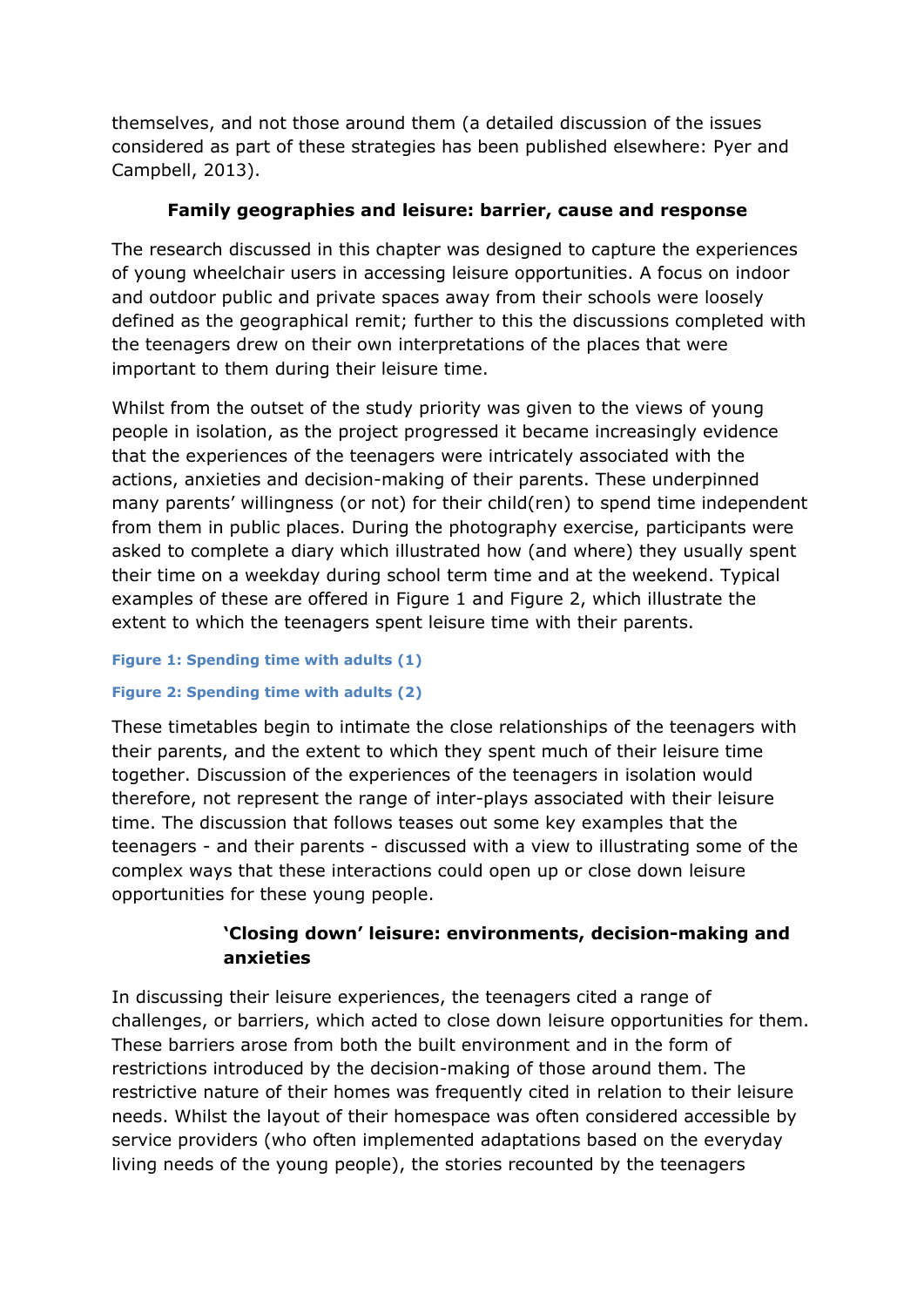intimated that their homes were often not geared towards their leisure wants and needs. [Figure 3](#page-6-0) gives an example of a diary completed by a fifteen year old male which was typical of the responses received. Some of the teenagers spent relatively short periods of time in their rooms, and, in contrast to non-wheelchair using young people, a number also explained that the use of these spaces for leisure in their spare time was problematic. This is particularly significant given the findings of previous research which asserts that young disabled people often spend more time at home than their non-disabled peers (Beresford and Rhodes, 2008).

#### <span id="page-6-0"></span>**Figure 3: Time spent at home**

A large number of the teenagers in the study noted that there were areas of their home that they could not access unaided. Further exploration of this issue showed that, in addition to the structural barriers within their homes, opportunities were also closed down as a result of decision-making within the home. Restrictions often arose where leisure-related equipment (most notably computing or gaming equipment) was placed in parts of the home which were inaccessible to them. One example of this is shown through Sarah's contribution to the study. Sarah wanted to make use of the internet to play online games, however the physical and social restrictions within her home prevented this. She explained that restrictions on school computers which placed limitations on access to sites of this kind.

> I can't use [the internet] at school either because all the sites…I like going on games sites, where you get to play games for free, but you can't do it on them because of the access and it says 'access denied'. It *sucks*.

> > Sarah, 15, electric wheelchair

Sarah explained how her younger brothers, who could access this area of the home, were able to use these sites. Previous research has signalled the sibling rivalry resulting from young people's use of media equipment in the home and the contested use of bedroom space where computers or games are located in the bedroom of a particular sibling (McNamee, 1999). In Sarah's case, the phone connection which supported internet use was located in a room which was inaccessible to her, unless supported by another member of the family to access it.

This is one example where decision making within the home environment influenced the impact of building inaccessibility in relation to leisure opportunities. Parental influence was also apparent in other, more subtle, ways around the home in relation to leisure. The contributions of James and his mother illustrate one way in which this was the case. Whilst James was able to spend time playing computer games in his room, his parents instigated rules to limit the types of games that he used, and the length of time that he spent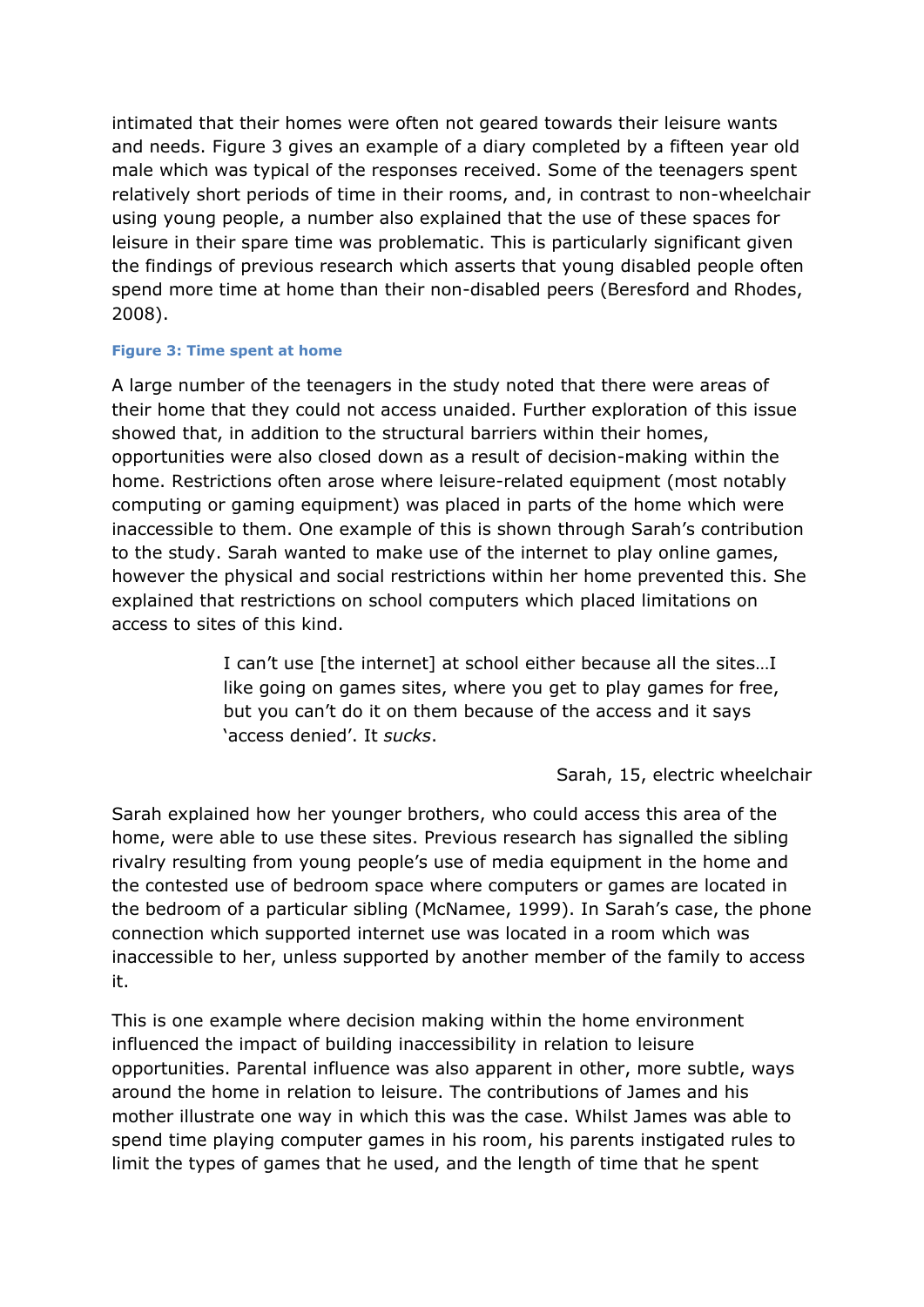playing them. Whilst this is not unusual behaviour for families with teenagers of James' age (15 years old), the ways in which these rules were enforced relate back to the spatial restrictions that his home afforded.

> Mother: Because sometimes he can play for quite a while. He doesn't like to use the one hour rule…For some reason [playing the playstation] really triggered aggression with him, and he screamed and screamed all the time as he was playing…and if he loses control and starts banging, his room's up above the dining room and that's our second light fitting there…and we give him a warning. If he bangs all I do is go to the bottom of the stairs and say 'that's one'…

James: Yeah and then there's the electric switch.

Mother: …that was one of the best things, I could do it from here, yes he's mad but, I'm not getting hit, I'm not getting things thrown at me.

Mother and James, 15 years, manual wheelchair

In this instance, the restrictions stopping James from moving independently around his home were used by his parents to re-enforce rules around the use of gaming for leisure.

The interplay between family members also had an impact on the leisure opportunities that were opened up to the young people outside their homes. Concerns of adults – most notably parents – for the young people's safety were a frequently discussed issue in relation to accessing leisure. Examples of this were apparent in the transport use of the young people. Some parents voiced reservations for their child using public transport to access leisure. Their anxieties were often drawn from worries about the inaccessibility of transport services and anticipation that their child would meet barriers in making use of them making them unsafe.

> I'd be worried in case there was a problem getting on the train or something. I wouldn't want him doing that on his own.

> > Mother of 15 year old male, manual wheelchair

I can't go to the cinema on the bus…mum says I might get stuck somewhere.

Female, 15 years, multiple chairs

Whilst the teenage years are usually a time for expanding independence from the family and increase agency (Wray-Lake Crouter and McHale, 2010) this was not the case for most of the young people who participated in this study. Whilst young people's wish to develop their autonomy at this age can sometimes be at odds with those of their parents, leading to disagreement and conflict, this was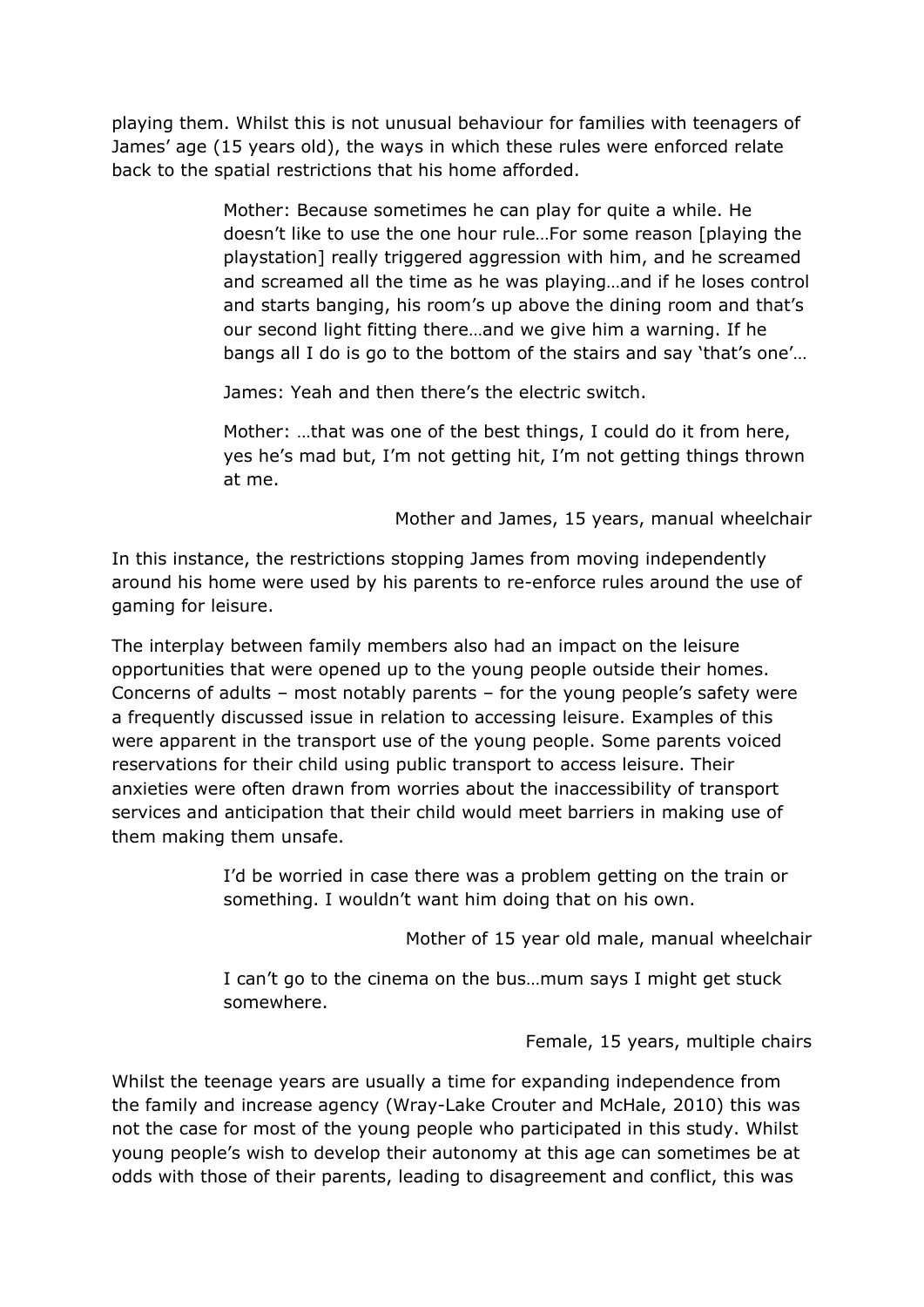not the case for these families in relation to transport use. The concerns of the parents illustrated above were also mirrored in the contributions of the young people. A number discussed a wish for opportunities to develop their autonomy whilst at the same time sharing the concerns of their parents for their safety. The use of public transport often signified worry and fear on the part of the teenagers but for reasons which contrast to those detailed in research with nonwheelchair using young people which intimates that their concerns often arise from social factors, for example bullying on public transport (Osborne, 2005). Examples given by the people participating in this study centred on physical access issues, illustrating that on occasion their fears had been realised.

> Mark does not risk using public transport in case of getting stranded. At certain train stations there is only one lift. If it is not working then it is impossible to get off at certain platforms. When Mark was nine a train ended the journey on a different platform and Mark had to cross the tracks to get back to the ground floor leaving Mark scared for his safety.

#### Researcher diary extract

Where this was the case the result was often that public transport was closed down to the teenagers, through a combination of their own, and their parents, fears for their safety.

Whilst the feelings of the teenagers reflected those of their parents in the use of public transport, they offered somewhat different accounts when discussing their experiences of trying to access leisure in public places. A range of barriers exist for wheelchair users which impede access to public places. Queues, negative social responses and physical access issues are all commonly cited issues in previous studies (Knight et al., 2013) and these can contribute to a reluctance from parents to spend time in particular settings. The teenagers in this study signalled the presence of barriers in the built environment including steps into buildings, corridors not wide enough for a wheelchair to pass and the height of reception desks (see also Bromley, Matthews and Thomas, 2007; Church and Marsden, 2003). The stories that these young people told went further, signalling the social impact of social 'othering'. Whilst previous research has noted the lack of status afforded young people in public spaces (Giddings and Yarwood, 2005), the teenagers recounted how the 'gaze' of others – adults, children and young people alike – influenced their willingness to access particular places; it was here that socially-based fears were most apparent.

> When people look at me, your disability, and then it's 'what's the matter' and 'what's wrong'…it's like when we went to town, it's like that 'what's the problem' because they said I'm paralysed on my legs.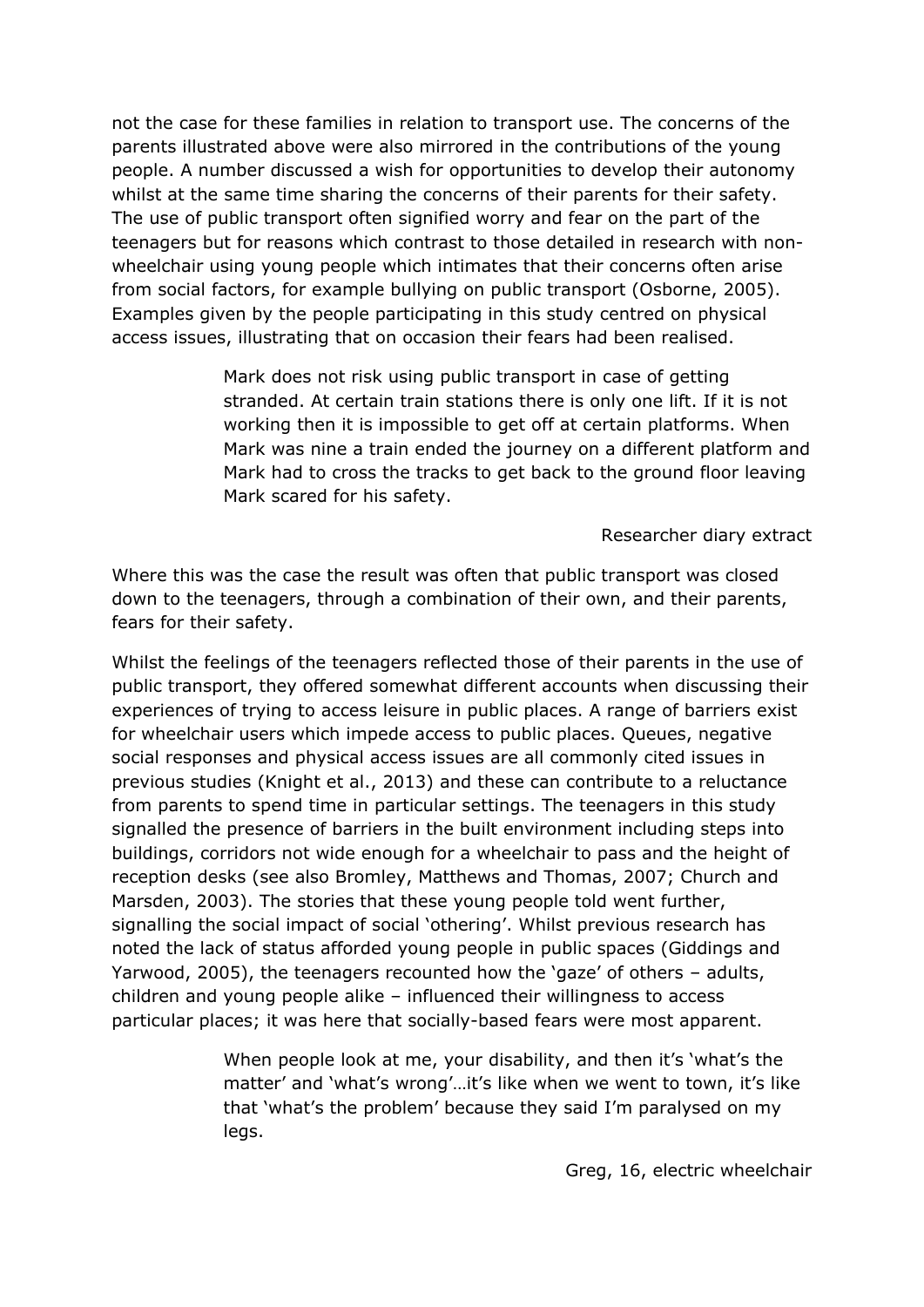I expect it rather than, I expect them to do it and then I'm surprised when they don't, rather than expect them not to do it, if you can see what I mean. It sounds a bit backwards, but it's just how I've got used to it.

Lucy, 17, electric wheelchair

The challenges that the young people met in accessing outdoor public places were represented differently. Geographical research with non-wheelchair using young people has signalled the importance of public outdoor spaces like local streets to young people's enjoyment. They afford opportunities to socialise with peers and to spend time independent of the adults in their lives, developing autonomy (Hopkins, 2010; Valentine, 2004). The young people participating in this research noted spending very little time in outdoor public spaces, indeed when asked about the time that they spent outdoors responses often included experiences of time spent in the private gardens of their homes. Barriers inherent in the built environments such as surface type or kerb height (see also Bromley et al., 2007) often played a part in closing down these spaces to them. In addition, barriers of this kind often led to a need for assistance from adults (most often their parents) and limiting autonomous use of these places.

With these issues in mind, the relationships that the young people had with adults also impacted on their use of public outdoor spaces. The concerns of parents for their child's safety illustrated in discussions on indoor public spaces were again evident in considerations of outdoor public spaces. These concerns were also often coupled with concerns for their child's particular (in)competence at negotiating these spaces, leading to mediation of their free time through the introduction of rules.

> Mother: …there is nothing in this county that will do that, where you can know that…they're there and they're safe. I have to be there every second…

> > Mother of 15 year old female, multiple chairs

Chris: If I go out [with my friends] for a walk after school we always have to have someone with us…to make sure we're OK. They make sure we don't go too far…

15 year old, manual wheelchair

The teenagers would often only be enabled to use particular spaces if the adults with them deemed them safe and their children competent in their use of them. Where this was not the case – which was a common reaction – many spaces open to their able-bodied peers of the same age were closed down to them, often completely. Alex, a 15 year old, often made comparisons between his spatial range and that of his brother, citing instances where his brother had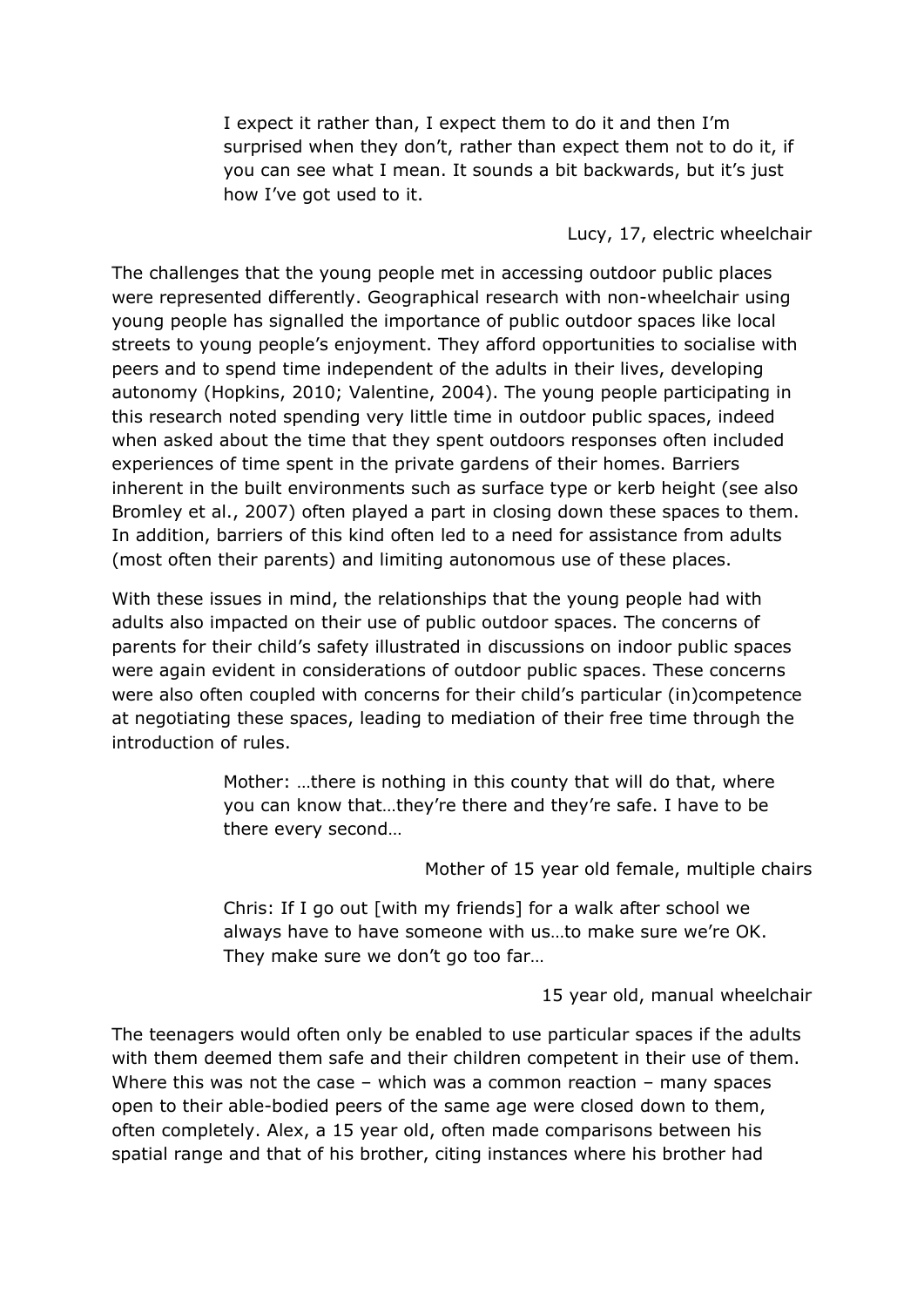opportunities to spend time with friends outdoors; Alex's parents feared for his safety and therefore these places were off limits to Alex himself.

> Alex: I want to go and play out with my [twin] brother, which I can't do.

Mother: Because there's nowhere safe…he just couldn't go out on his own [to brother] could he? Not to the places that you go to.

Alex, 15, manual wheelchair

Parents' perceptions of risks associated with the outdoors were coupled with concerns that the teenagers were incapable of negotiating challenges – or at the extreme dangers - independently. The concept of risk and its impact on adult rulemaking for children and young people is not new (Pain, 2004); indeed Cloke and Jones (2005) note that adults' desires to represent children as innocent have the potential to limit the spaces that they use. Concerns of this kind are usually voiced in relation to the lifeworlds of young children; by the early teenage years parents often feel that their offspring are developing an awareness of the risks associated with spending time in public places (Gill, 2007).

Risk has also been cited as a reason that disabled adults may choose not to spend time in outdoor places, leading to arguments suggesting that risk in itself is used to exclude disabled people (Burns et al., 2013). The young people in this research did not discuss fears for their own safety in outdoor public spaces in the same way as their parents did, illustrating that perhaps they viewed the 'risk' associated with outdoor more seriously than those inherent in indoor public spaces. Parents, on the other hand, painted their offspring as innocents, and in need of protection in their accounts. They stressed the need for their constant supervision for their own safety and signalled the ways in which risky situations could be avoided. In most cases this restricted the use of outdoor spaces by the teenagers to times when adults were available to accompany them however for some young people this closed down opportunities for spending their leisure time in these spaces completely.

### **'Opening up' leisure: strategies, aspirations and negotiations**

The multifaceted negotiations of the teenagers within their family units also reflected the importance of 'family' in opening up leisure opportunities. The families responded to the challenges inherent in accessing leisure in a range of different ways. As the needs of the teenagers changed, so too did the strategies that they and their parents employed to overcome barriers to leisure in both private and public spaces.

Some of the restricted elements of the teenagers' homes have already been discussed above, with the impacts of restricted home environments in terms of dependence, reducing confidence and enhanced levels of stress (Beresford and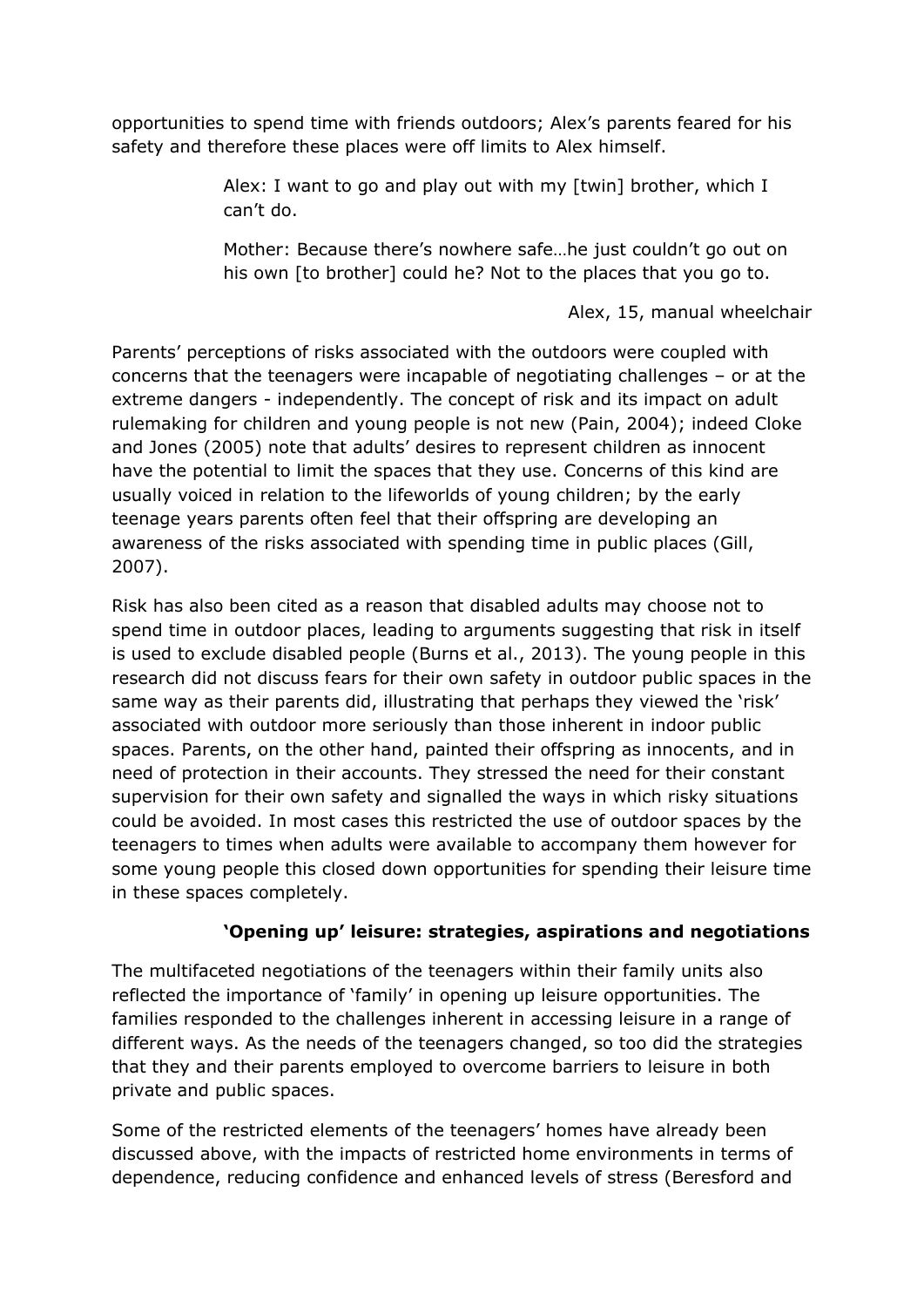Rhodes, 2008). A number of the families in this research had developed their own adaptations and strategies in their homes to enhance freedom of movement and access. In this way many of the teenagers had worked with their parents to increase their independent use of the home for leisure.

This is illustrated through Alec's experiences. He explained that his wheelchair would not fit through the doorways of his home, or manoeuvre in the small available space within his living room. To enable independent movement within his home, he and his parents had trialled several different types of chair for his use. Previous chairs had been uncomfortable during his prolonged used of them however the addition of a computer chair on wheels had both increased his comfort and his freedom of movement to move around independently. In Alec's case this addition also enabled him to move towards the television independently where he needed to view it from a closer position due to a visual impairment.

Mother: We have that chair that we can move.

Alec: Twenty quid off a car boot.

Mother: And it's good because we can scoot it, and he can scoot it.

Alec (15, manual chair) and his mother

James, another teenager, explained that he and his parents had changed the arrangement of his bedroom furniture to enable him to sit on his bed and play on his playstation (the use of his wheelchair for long periods was uncomfortable). Following this change, James had attempted to transfer himself from his chair onto his bed, using the table which housed the television and games console to bear his weight. The table had given way and James had fallen to the floor. His mother described her concern at this, alongside a reluctance to restrict James' attempts to move himself into and out of his chair. Instead the family adapted the layout of the room, using a sturdier table that James could use for transfers which had been adapted by his parents to include a raised element, bringing the screen up to his eye-level for gaming.

James: You should see my TV upstairs…I've got it one a, like a…

Mother: It was an old coffee table…my husband got this table and chairs and we got them remodelled.

James: Massive thing, massive.

Mother: It's a sturdy table, really sturdy.

James: And we got the TV up a bit.

Mother: …it was a coffee table and we chopped it so, his TV sits on that, even more to bring it up to his eye level.

James (17, manual wheelchair) and his mother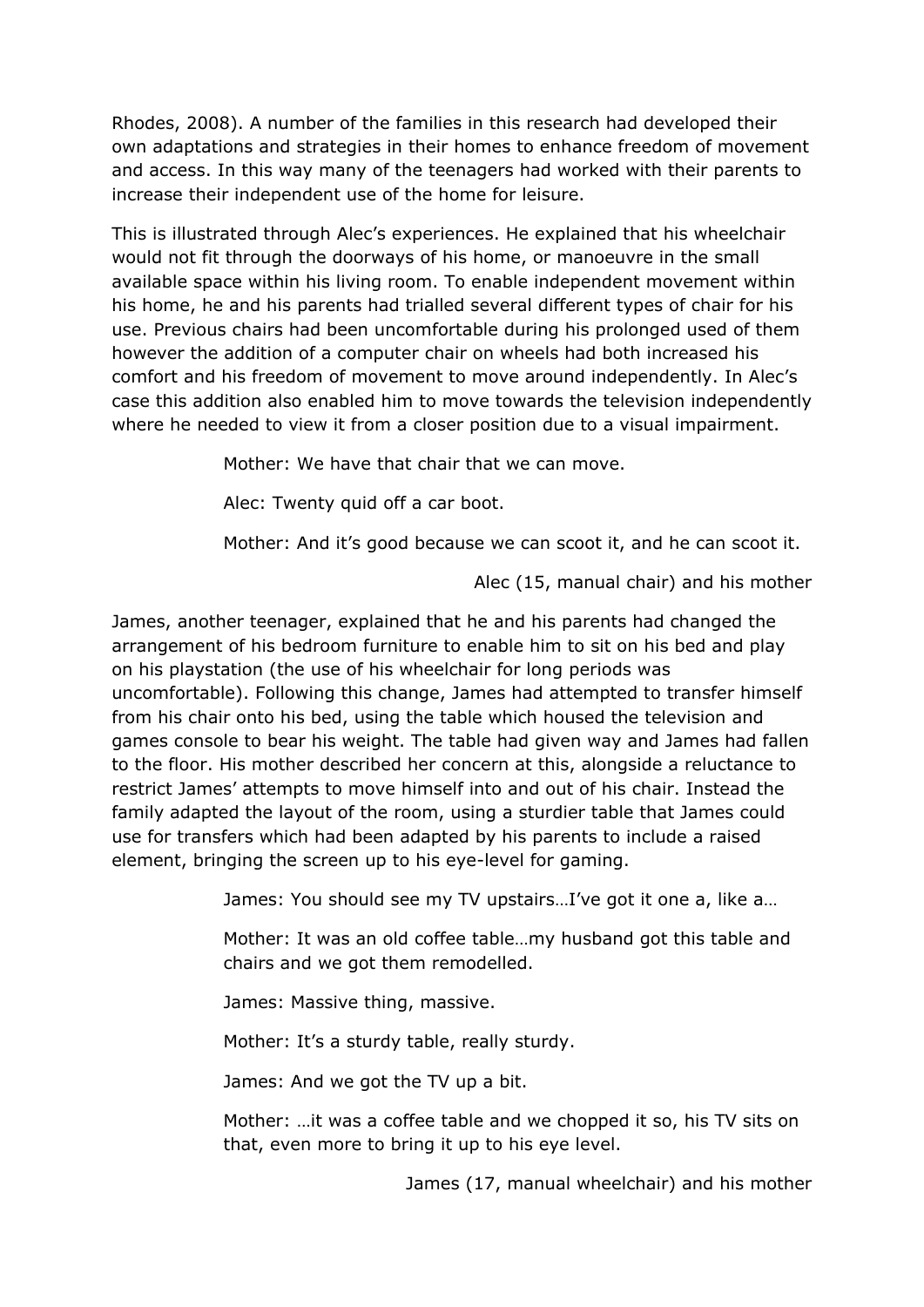These changes enabled James to be independent in these instances. Alongside this it had the double bearing of reassuring his parents over his safety in transferring between chair and bed. Rather than relying on the adaptations put into place by service providers which often met only the daily living or care needs of generic wheelchair users (Imrie, 2004; Milner and Madigan, 2004), these self-developed adaptations opened up leisure whilst offering these young people ways to exert independence in their homes.

Parents also supported teenagers in accessing different parts of their home by carrying them. Carrying served its purpose in relation to enabling parents to support the daily living needs of their child but it also helped them to open up the home to enjoyment. Where barriers in the design of homes stopped their child accessing particular places, participants often spoke of the ways that parents would support access by carrying.

> My brother and sister's bedrooms are upstairs. I like going up there to see what they're doing but I can't unless someone carries me.

> > Sophie, 15, multiple chairs

…[At home] most of the time it's just as easy for me to pick him up and go places at the minute.

Father of David (17, manual chair)

Parents were therefore essential for many of the teenagers in opening up different areas of their homes. Assistance of this nature was practical, expedient and in general necessary, it resulted in increased dependence for the teenagers. In addition, the option to be carried markedly decreased with increasing age and size, illustrating the short-term usability of these strategies.

Whilst Parents often opened up leisure opportunities for their children by acting as chauffer to places away from the home. The opportunity to be driven to places extended their mobility in this context, but in ways which were still restricted to a willingness or ability of parents to act in this role, and on the presence of a suitable vehicle for them to travel in.

> …Because I use my electric chair all the time, I only can use my mum's car when I want to go places because [the electric chair] won't fit any others.

> > Jane, 14, electric wheelchair

[Mother] didn't use to work then so it would be OK to go [to local club] after school, but now she works on Thursdays and you can't get my wheelchair in Dad's car so I don't go anymore.

Vicky, 16, multiple wheelchairs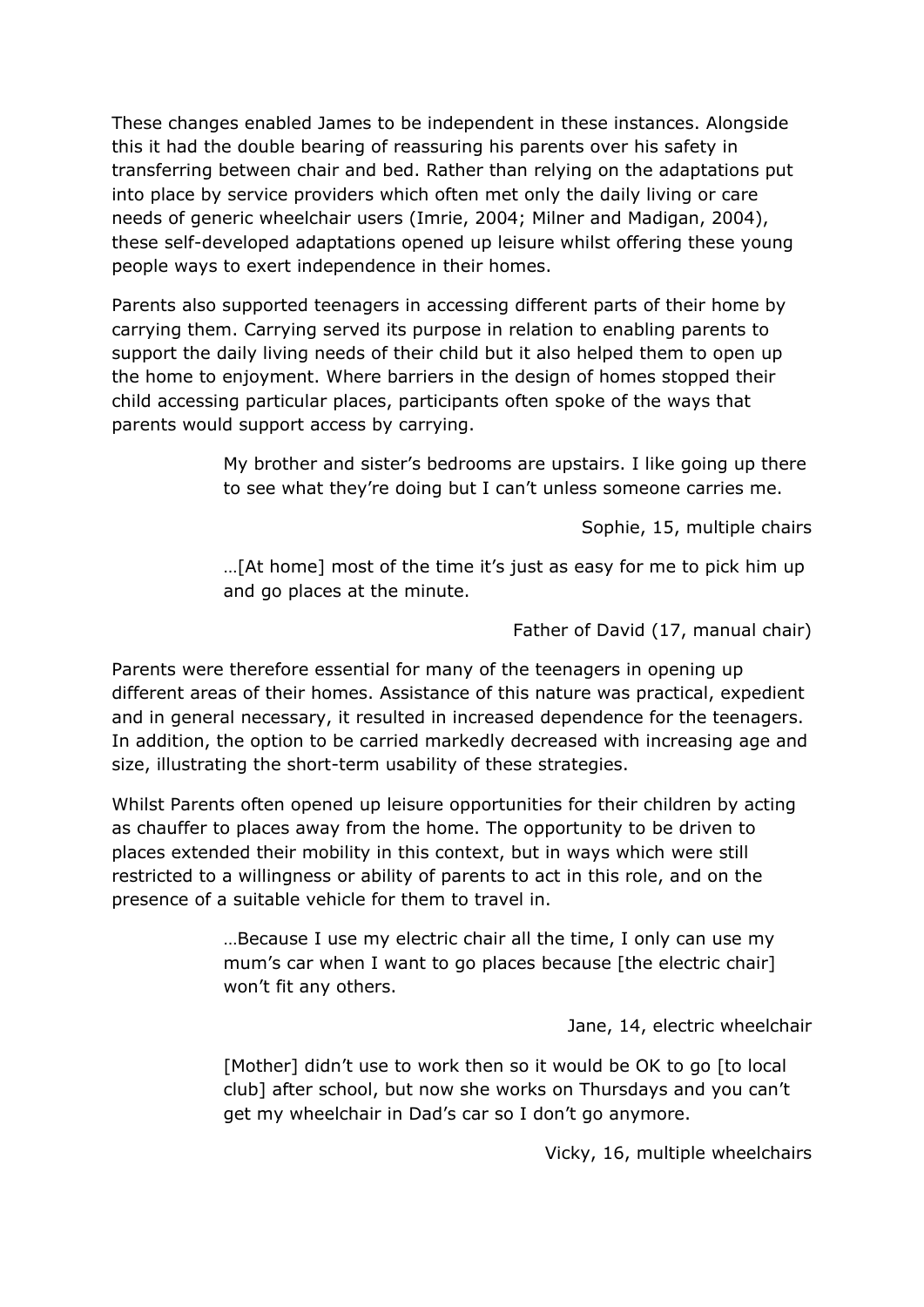Positively therefore, the availability of private cars enabled the teenagers to access leisure that would otherwise have been closed down to them had they been solely reliant on public transport. The willingness of parents to drive them these places extended the opportunities that were open to them. Whilst the use of private transport extended their mobility in relation to leisure, they could also serve to restrict opportunities through a dependence on adult chauffeurs (further discussions on this issue are forthcoming elsewhere: see Pyer and Tucker, in press).

The teenagers and their parents shared examples of the range of ways that they, as family units, would seek to open up leisure opportunities away from the home. Opportunities for them to effect change in public places were, perhaps unsurprisingly, noticeably more restricted than in their own personal homes. In the private homes, families were able make tailored adaptations and parents could offer personal support in ways which were not possible in public environments. In these places, they applied a range of strategies to open up leisure opportunities. Where parents were concerned for the safety of their child, they would often accompany them on their leisure outing. The teenagers discussed the ways that parents would participate in leisure activities alongside them, for example by playing sports or visiting the cinema with them. In these ways they facilitated the leisure experiences of the young people through emotional support and participation.

> When Mum takes me to the part we go on the roundabout – my whole [wheel]chair goes on. Dad has to run round [to turn it]. He says I'm a big lump.

> > Ben, 15, multiple wheelchairs

In this photo we was playing ball in the back garden (see [Figure 4\)](#page-13-0).

John, 15, manual wheelchair

#### <span id="page-13-0"></span>**Figure 4: Parents as participants in leisure**

Parents also supported the teenagers in more subtle ways when they were in public places. This chapter has already touched on the social barriers inherent in the public spaces that the teenagers frequented. Parents discussed the ways in which they supported the teenagers in responding to instances where members of the public or staff in local businesses were unsupportive of the young peoples' needs. James and his mother offered one example where, when James attempted to buy a new game from a store, a staff member had failed to assist him:

> Mum: Actually that was one of the [shops] where…they sort of…like threw his change back to him like that [gestures]...

> James: It went all over the floor. It says a hundred percent service – yeah right! Yeah, just threw my money at me…Lost a 20p in the store.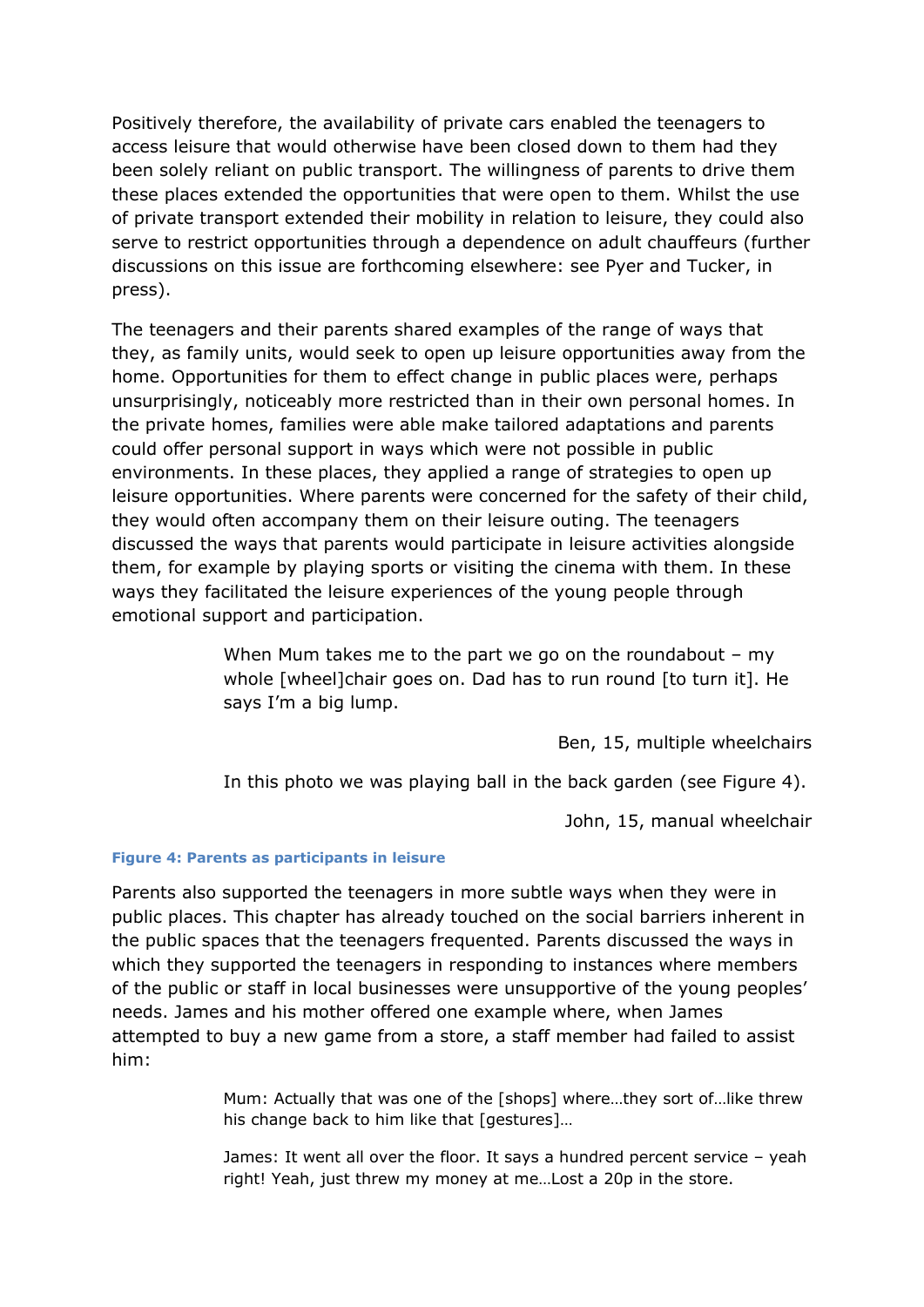Mum: Yeah, we looked for a while and the lady didn't even seem to acknowledge that we were looking for it. I said well I guess that 20p's gone to the cleaner…that's why I did it…to make her think.

James, 17, manual wheelchair and his mother

Whilst a number of the discussions above intimated that parents' anxieties for their children could impact on their independence in leisure, some parents also spoke of how they were working to develop their autonomy together.

Mum: …that's something we're still working on, is him being independent…

Mother of Chris, 17 year old, manual wheelchair

Mum:…last year, last August, I said to [father], 'I think the time's come, we'll take her down, try a wheelchair, powerchair, and just see how she gets on. If she's frightened, if it frightens her, we'll know it's…she's not ready'. She was down the shop, got the doors open.

Mother of Becca, 15 year old, multiple wheelchairs

Discussions on these issues were always predicated on a basis of concern for the young peoples' safety. The teenagers, for their part, sometimes discussed their attempts to extend their independence, negotiating the extension of their autonomy. Two examples of this are illustrated below. First, Sarah explains that she was actively 'working' on her parents to give her permission to spend time away from her home without them. Jessica's example is drawn from a video tour completed with her and her mother. In this instance, Jessica attempted to extend her independence to move to another room within a bowling alley, outwardly attempting to negotiate this with her mother (see [Figure 5\)](#page-14-0).

> Sarah: I'm not allowed to go out on my own…*at the moment* [laughs]…I'm working on them. [At the moment]…it has to be with an adult.

> > Sarah, 15, electric wheelchair

Jessica: Mum! I wanna go… Mum: There's no rush. Jessica: I can go on my own. Mum: You can't go on your own, can you? Jessica (15, multiple wheelchairs) and her mother

<span id="page-14-0"></span>**Figure 5: Negotiating independence**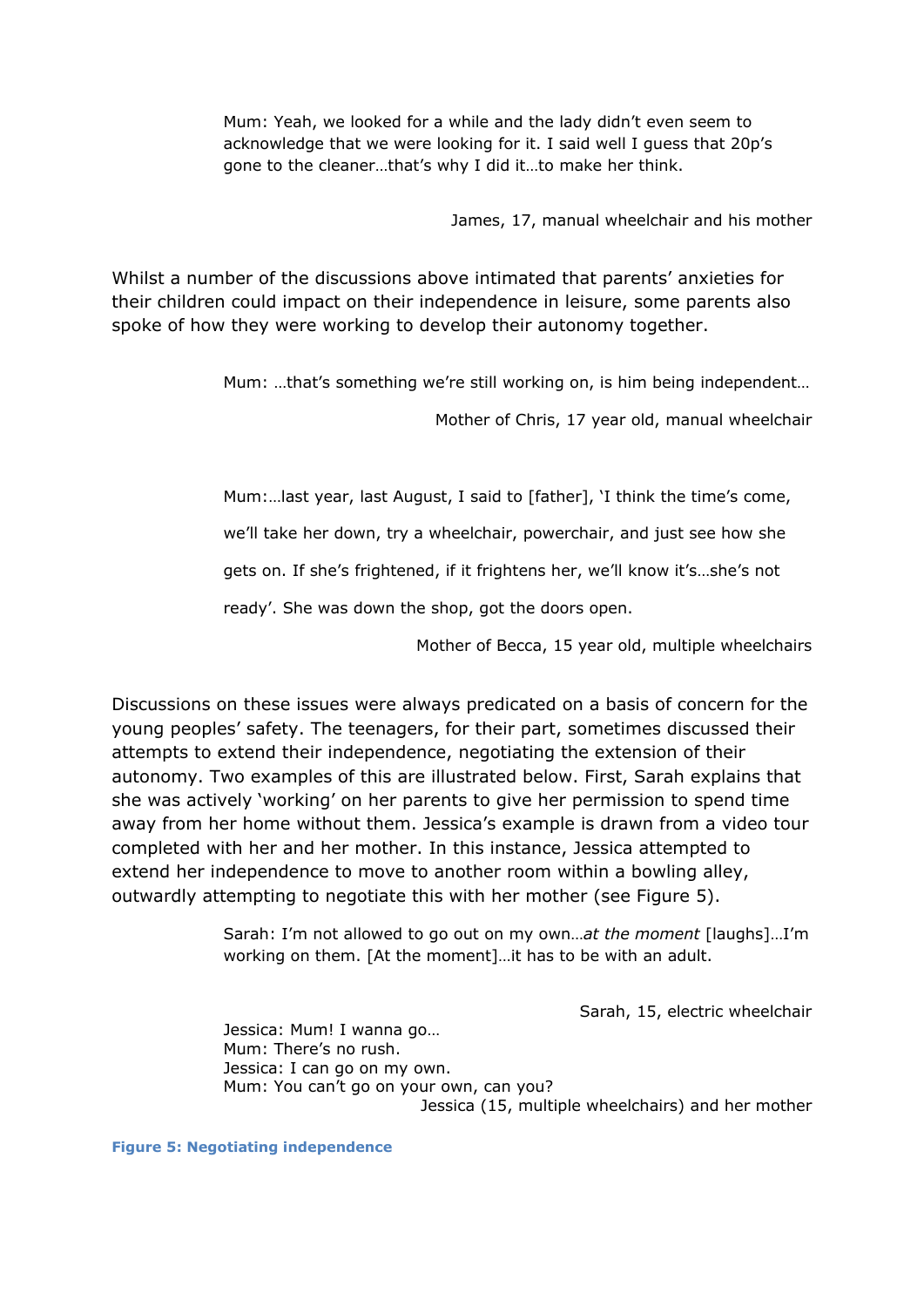The experiences presented here begin to show the complex relationships through which the families negotiated leisure. They illustrate parents as key actors in opening up these opportunities. Whilst in the context of familial homes and in the use of transport parents and young people reported similar viewpoints on the ways that this could be done; their views often differed in relation to accessing public environments. The role of parents often changed between that of facilitator and restrictor to their child's leisure experience. The complexity of these renegotiations often meant that the extent to which they would fulfil a facilitation role changes according to different contexts, events or anxieties.

### **Conclusion**

Whilst young disabled people are spending increasing amounts of time at home in comparison to their non-disabled peers (Beresford and Rhodes, 2008), restrictions in their homes have implications for their leisure time. In attempting to access different leisure opportunities, young wheelchair users are 'positioned' in two groups which are often considered in need of care and at risk: i) young and ii) disabled people. Whilst the physical barriers inherent in different places pose realised challenges to accessing leisure, the social positioning of young wheelchair users further impacts on their treatment in private and public places, restricting or closing down leisure opportunities to them.

This chapter has highlighted the importance of situating the leisure-related experiences of teenage wheelchair users in the context of the family, including the changing nature of the teenagers' relationships with their parents, who often fulfilled a number of roles to meet the leisure-related needs of the young people.

The decision making of adults in the placement of adaptations for everyday living, or the location of gaming or other leisure related equipment inadvertently increased the challenges associated with undertaking leisure in the home. In addition, the anxieties of parents outside the home environment served to minimise the use of these services or closed them down altogether at age where research has shown non-disabled young people enjoy increasing mobility (Hopkins, 2010).

The importance of the familial context is also important in considering the strategies that were open to the young people, enabling leisure to take place where it might otherwise have been closed down because of physical access issues. Whilst their anxieties and decision making could serve to close down access to leisure, parents were also instrumental in opening up leisure-related opportunities.

A number of recommendations for future research arise from the discussions presented in this chapter. There is a need for studies which focus on the intrinsic enjoyment of "play", "recreation" or "leisure" for a range of groups who have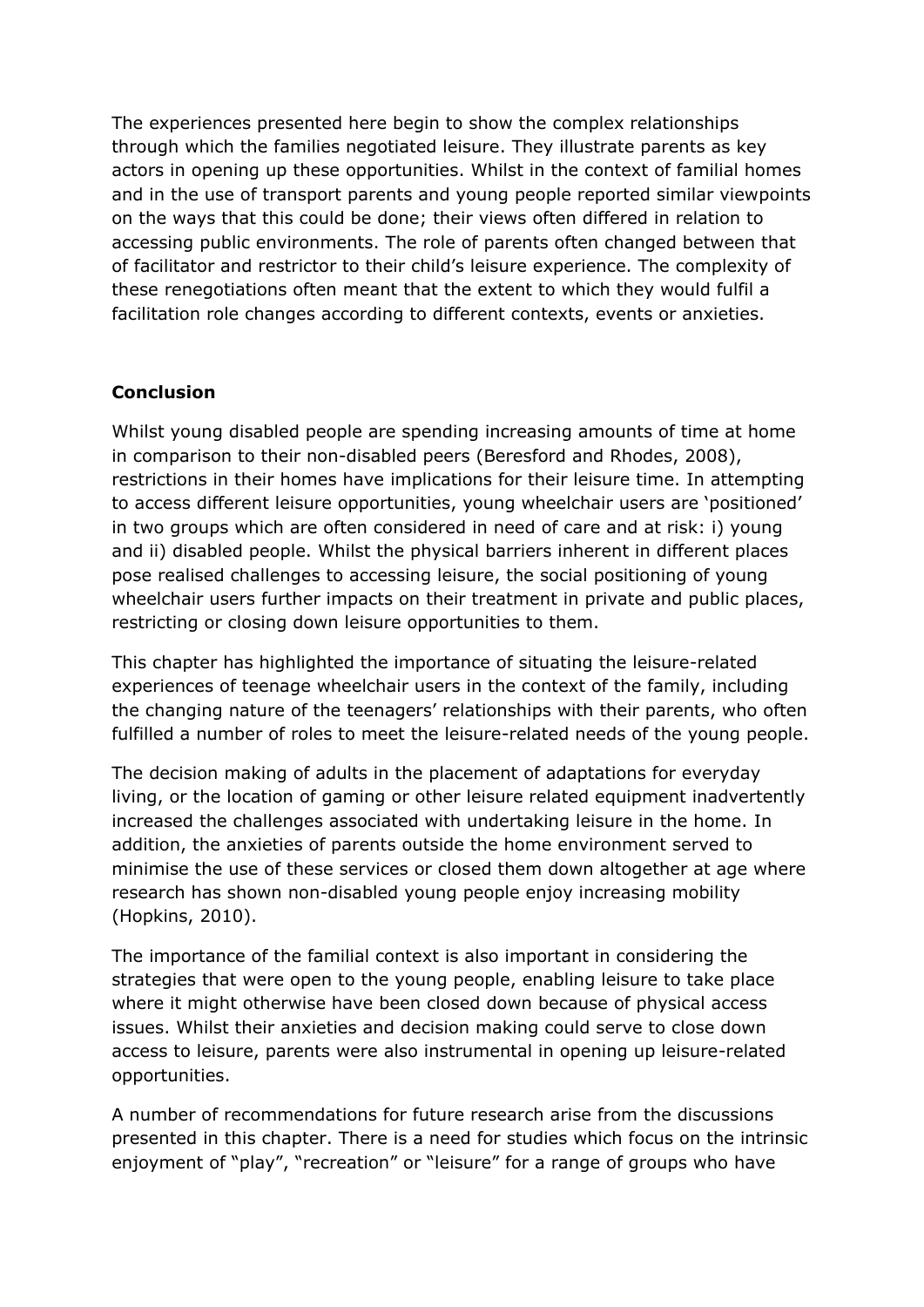remained marginalised in research. In this way geographers are afforded a unique opportunity to further our understandings of these terms, and how they are differentially experienced by people in diverse contexts and places. Further, explorations of this kind will give us opportunities to unpack the complex and often intertwining challenges which compound to limit access to certain places and therefore recreational opportunities. Considerations of the diverse needs of particular marginalised groups, interspersed with spatial, social and environmental challenges are key to offering a more rounded understanding of recreational experience.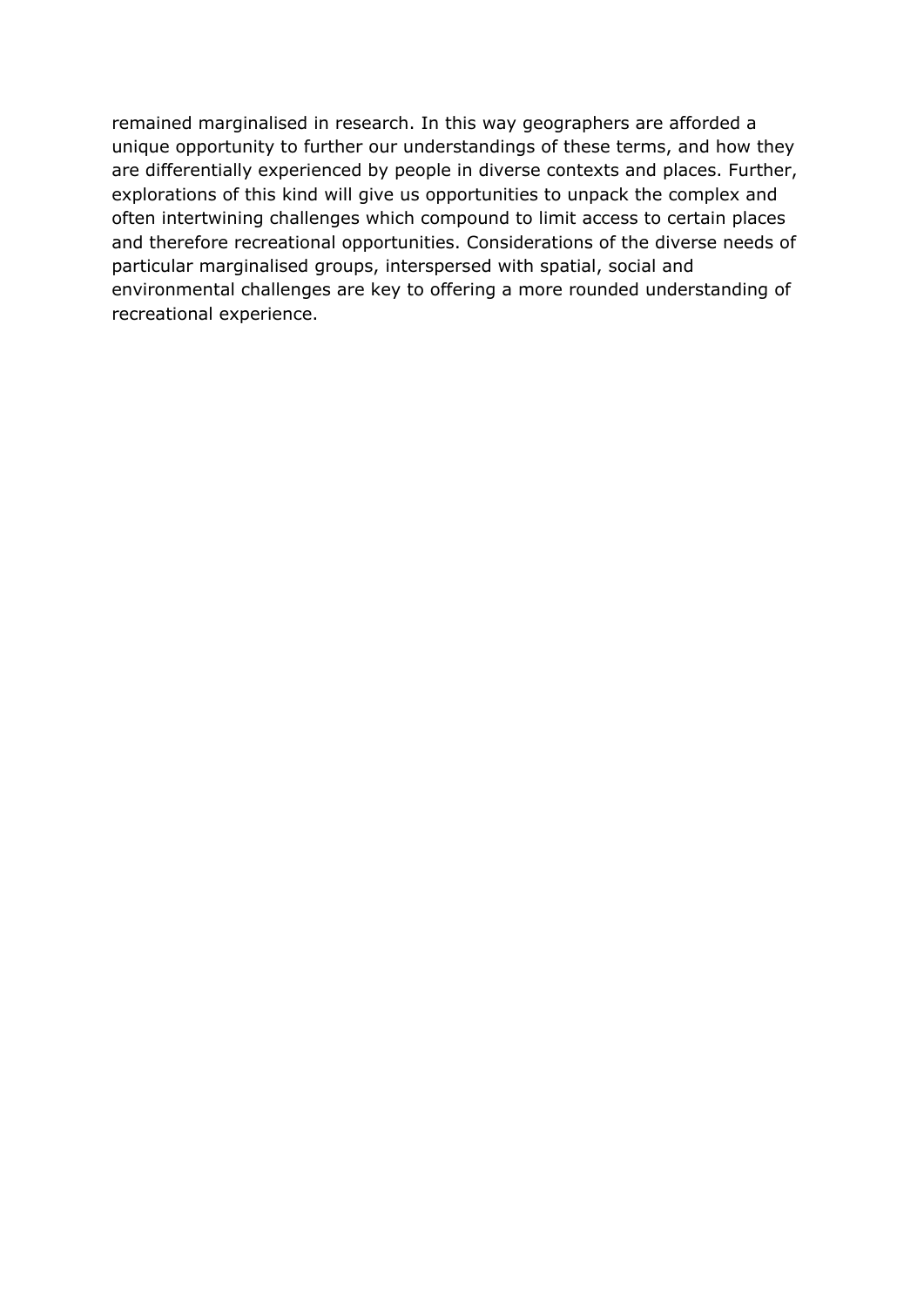#### **References**

Aitchison, C. (2003) From leisure and disability to disability leisure: developing data, definitions and discourses. *Disability and Society, 18*(7), 955-969.

Beresford, B. (2003) *The Community Equipment Needs of Disabled Children and their Families.* York: Social Policy Research Unit.

Beresford, B. & Rhodes, D. (2008) *Housing and Disabled Children*. York: Joseph Rowntree Foundation.

Blunt, A. & Dowling, R. (2006) *Home.* Oxon: Routledge.

Bromley, R. D. F., Matthews, D. L. & Thomas, C. J. (2007) City centre accessibility for wheelchair users: the consumer perspective and the planning implications. *Cities, 24*(3), 229-241.

Burns, N., Watson, N. & Paterson, K. (2013) Risky bodies in risky spaces: disabled people's pursuit of outdoor leisure. *Disability & Society. 28*(8), 1059-1073. doi: 10.1080/09687599.2012.749180

Childress, H. (2004) Teenagers, territory and the appropriation of space. *Childhood, 11*(2), 195-205.

Church, R. L. & Marston, J. R. (2003) Measuring accessibility for people with a disability. *Geographical Analysis, 35*(9), 83-92.

Cloke, P. & Jones, O. (2005) 'Unclaimed territory': childhood and disordered space(s). *Social and Cultural Geography, 6*(3), 311-334.

Feinstein, L., Bynner, J. & Duckworth, K. (2006) Young people's leisure contexts and their relation to adult outcomes. *Journal of Youth Studies, 9*(3), 305-327.

Fjortoft, I. (2004) Landscape as playscape: the effects of natural environments on children's play and motor development. *Children, Youth And Environments, 14*(2), 21- 44.

Giddings, R. & Yarwood, R. (2005) Growing up, going out and growing out of the countryside: childhood experiences in rural England. *Children's Geographies, 3*(1), 101- 114.

Gill, T. (2007) *No Fear: Growing up in a Risk Averse Society.* London: Calouste Gulbenkian Foundation.

Harker, C. (2005) Playing and affective time-spaces. *Children's Geographies, 3*(1), 47- 62.

Heywood, F. (2004) The health outcomes of housing adaptations. *Disability & Society, 19*(2), 129-143.

Eliza Hixson (2013) Developing young people's sense of self and place through sport. Annals of leisure research, *16*(1), 3-15. doi: 10.1080/11745398.2013.768156

Hopkins, J. (2010) Young People, Place & Identity. London: Routledge.

Imrie, R. (2000) Disabling environments and the geography of access policies and practices. *Disability and Society, 15*(1), 5-24.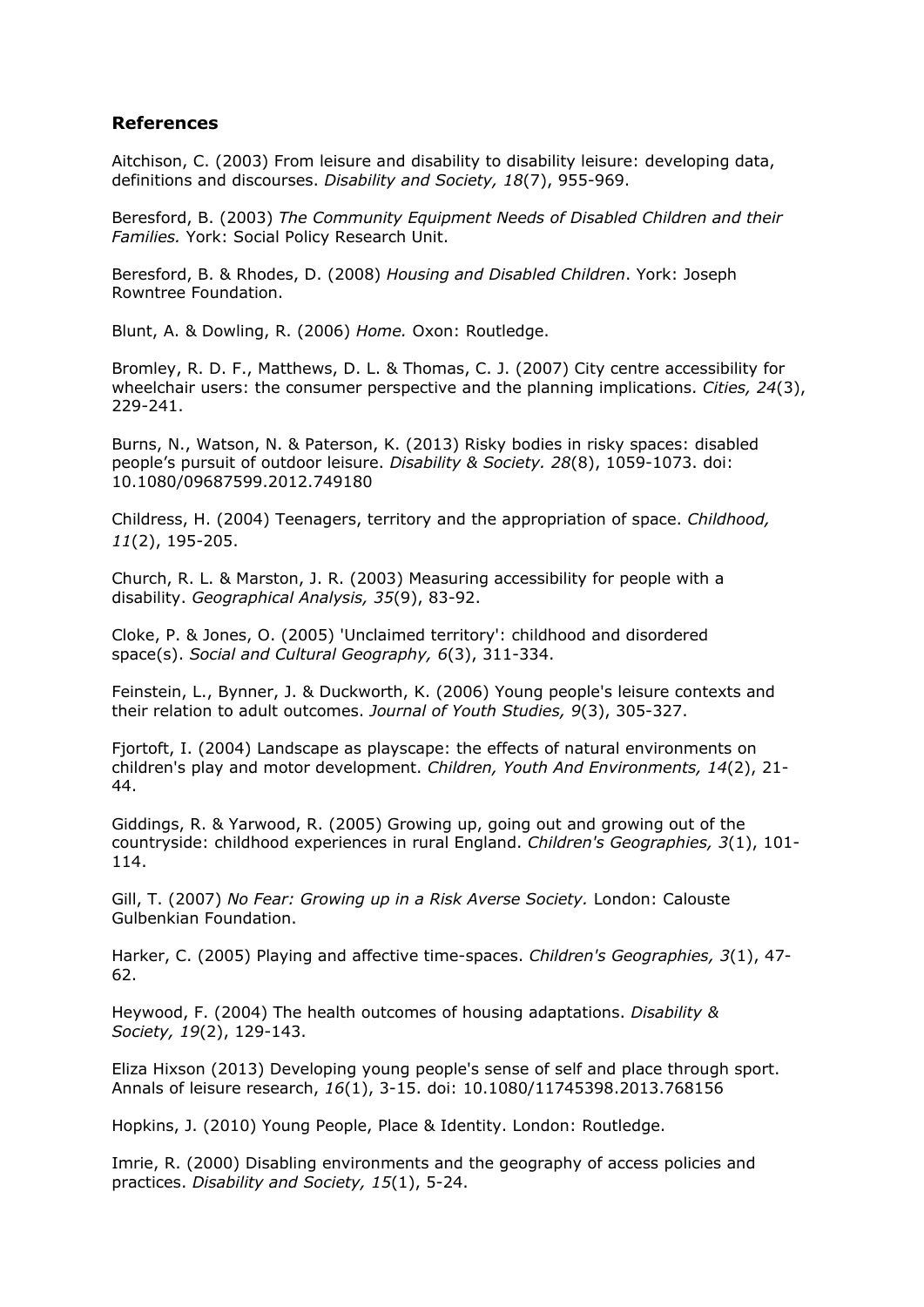Imrie, R. (2004) Disability, embodiment and the meaning of home. *Housing Studies, 19*(5), 745-763.

John, A. & Wheway, R. (2004) *Can Play, Will Play: Disabled Children and Access to Outdoor Playgrounds.* London: National Playing Fields Association.

Jones, O. (2000) Melting geography: purity, childhood, disorder and space. In: S. Holloway & G. Valentine (Ed.) *Children's Geographies: Playing, Living, Learning.* London: Routledge (pp. 29-47).

Kelly, D. (2005) *Inclusive leisure opportunities for Children and Young People Aged 8-16 with Special Educational Needs and/ or Disability in South East England.* Stoke On Trent: English Federation of Disability Sport.

Kitchin, R. (1998) 'Out of place', 'knowing one's place': space, power and the exclusion of disabled people. *Disability and Society, 13*(3), 343-356.

Knight, A., Petrie, P., Zuurmond, M. & Potts, P. (2009) Mingling together: promoting the social inclusion of disabled children and young people during the school holidays. *Child and Family Social Work, 14*, 15–24.

Knight, K. H., Porcellato, L. & Tume, L. (2014) Out-of-school lives of physically disabled children and young people in the United Kingdom: a qualitative literature review. *Journal of Child Healthcare, 18*(3), 275-285. doi: 10.1177/1367493513490446.

Lincoln, S. (2005) Feeling the noise: teenagers, bedrooms and music. *Leisure Studies, 24*(4), 399-414.

Lloyd, V., Gatherer, A. & Kalsy, S. (2006) Conducting qualitative interview research with people with expressive language difficulties. *Qualitative Health Research, 16*(10), 1386- 1404.

Matthews, H., Beale, L., Picton, P. & Briggs, D. (2003) Modelling access with GIS in urban systems (MAGUS): capturing the experiences of wheelchair users. *Area, 35*(1), 34-45.

McNamee, S. (1998) Youth, gender and video games: Power and control in the home. In: T. Skelton & G. Valentine (Ed.) *Cool Places: Geographies of Youth Cultures.* London: Routledge (pp. 195-206).

McNamee, S. (1999) I won't let her in my room': sibling strategies of power and resistance around computer and video games. In: J. Seymour & P. Bagguley (Ed.) *Relating Intimacies: Power and Resistance.* Basingstoke: Macmillan Press Limited, (pp. 246-260).

Milner, J. & Madigan, R. (2004) Regulation and innovation: rethinking 'inclusive' housing design. *Housing Studies, 19*(5), 727-744.

O'Brien, M., Jones, D., Sloan, D. & Rustin, M. (2000) Children's independent spatial mobility in the urban public realm. *Childhood, 7*(3), 257-277.

O'Reilly, M., Ronzoni, P. & Dogra, N. (2013) Research with children: theory and practice. London: Sage.

Osborne, P. (2005) Safe routes for children: what they want and what works. *Children, Youth and Environments, 15*(1), 234-239.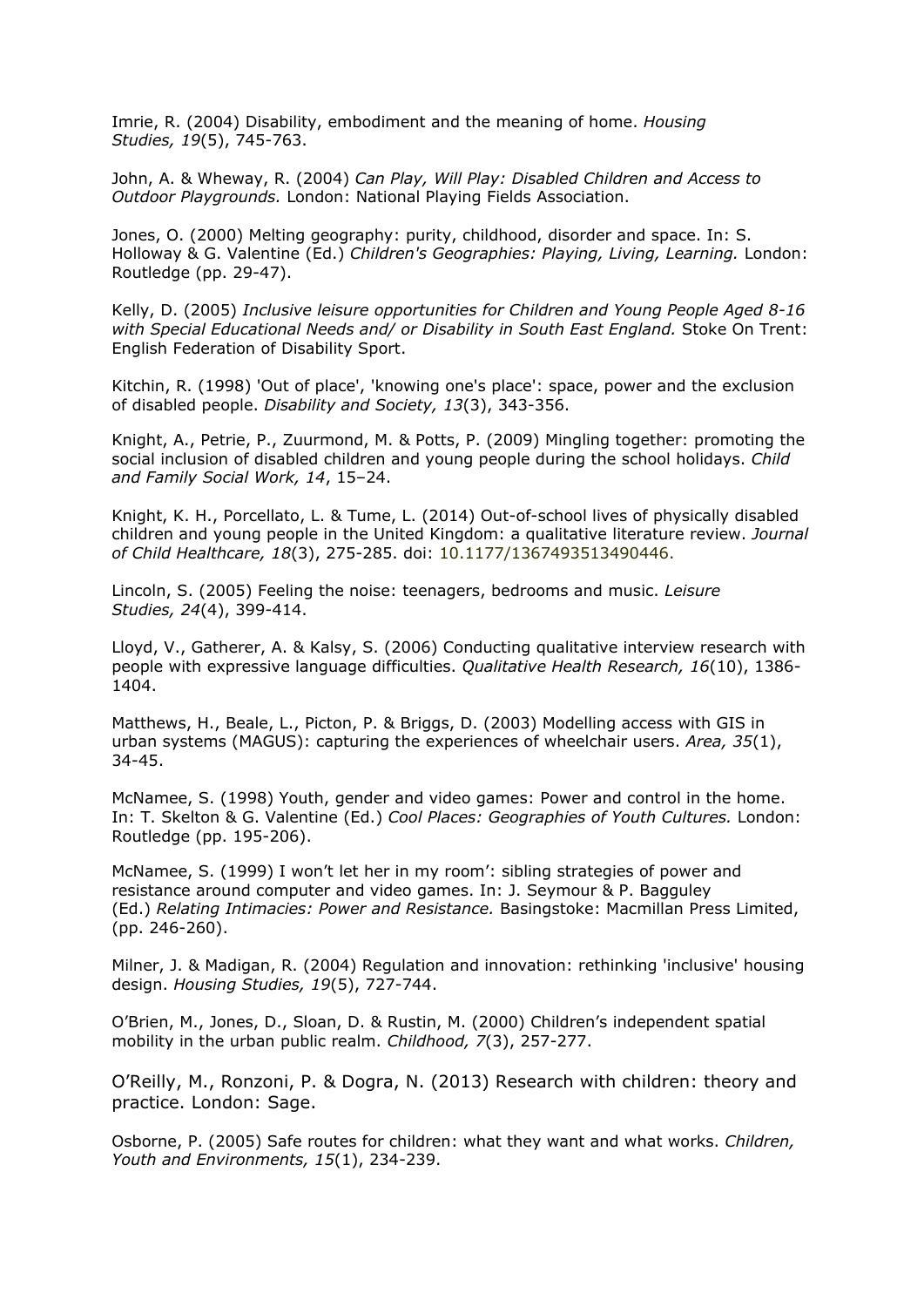Pain, R. (2004) Children at risk? *Children's Geographies, 2*(1), 65-67.

Park, D. C., Radford, J. & Vickers, M. H. (1998) Disability studies in Human Geography. *Progress in Human Geography, 22*(2), 208-233.

Pollard, E. L., & Lee, P. D. (2003). 'Child well-being: a systematic review of the literature'. *Social Indicators Research, 61*(1), 59-78.

Powell, S. & Wellard, I. (2008) *Policies and Play: the Impact of National Policies on Children's Opportunities for Play*. London: Play England.

Purrington, A. & Hickerson, B. (2013) Leisure as a cross-cultural concept. *World Leisure Journal*, *55*(2), 125-137. doi: 10.1080/04419057.2013.782564

Pyer, M. & Campbell, J. (2013) The 'other participant' [in the room: the effect of](http://nectar.northampton.ac.uk/6181/)  [significant adults in research with children.](http://nectar.northampton.ac.uk/6181/) *Research Ethics, 9*(4), 153-165.

Pyer, M. & Tucker, F. (2014) "With us, we, like, physically can't": transport, mobility and the leisure experiences of teenage wheelchair users. *Mobilities.* Online first. doi: 10.1080/17450101.2014.970390

Shikako-Thomas, K., Kolehmainen, N., Ketelaar, M., Bult, M. & Law, M. (2014) Promoting leisure participation as part of health and wellbeing in children and youth with Cerebral Palsy. *Journal of Child Neurology.* 1-9. Doi: 10.1177/0883073814533422.

Sloper, P., Beresford, B. & Rabiee, P. (2009) Every child matters outcomes: what do they mean for disabled children and young people? *Children and Society, 23*, 265–278.

Statham, J. & Chase, E. (2010) Childhood Wellbeing: A Brief Overview. Briefing Paper 1. Childhood Wellbeing Research Centre: University Of Kent.

Valentine, G. (1999) 'Oh please, Mum. Oh please, Dad': negotiating children's spatial boundaries. In: L. Mckie, S. Bowlby, & S. Gregory (Ed.) *Gender, Power and the Household.* Basingstoke: Macmillan Press Limited (pp. 137-154).

Valentine, G. (2004) *Public Space and the Culture of Childhood.* Aldershot: Ashgate.

Valentine, G. & Mckendrick, J. (1997) Children's outdoor play: exploring parental concerns about children's safety and the changing nature of childhood. *Geoforum, 28*(2), 219-235.

Welch, V., Collins, V., Hatton, C., Emerson, E., Robertson, J. & Wells E. (2013) Short break and respite services for disabled children in England: comparing children's and parents' perspectives of their impact on children. *Children and Society*. In press. doi: 10.1111/Chso.12001

Wray-Lake, L., Crouter, A. C. & McHale, S. M. (2010) Developmental patterns in decision-making autonomy across middle childhood and adolescence: European American parents' perspectives. *Child Development*, *81*(2) 636-651. doi: [10.1111/J.1467-8624.2009.01420.X.](http://dx.doi.org/10.1111/j.1467-8624.2009.01420.x)

Young, L. & Barrett, H. (2001) Adapting visual methods: action research with Kampala street children. *Area, 33*(2), 141-152.